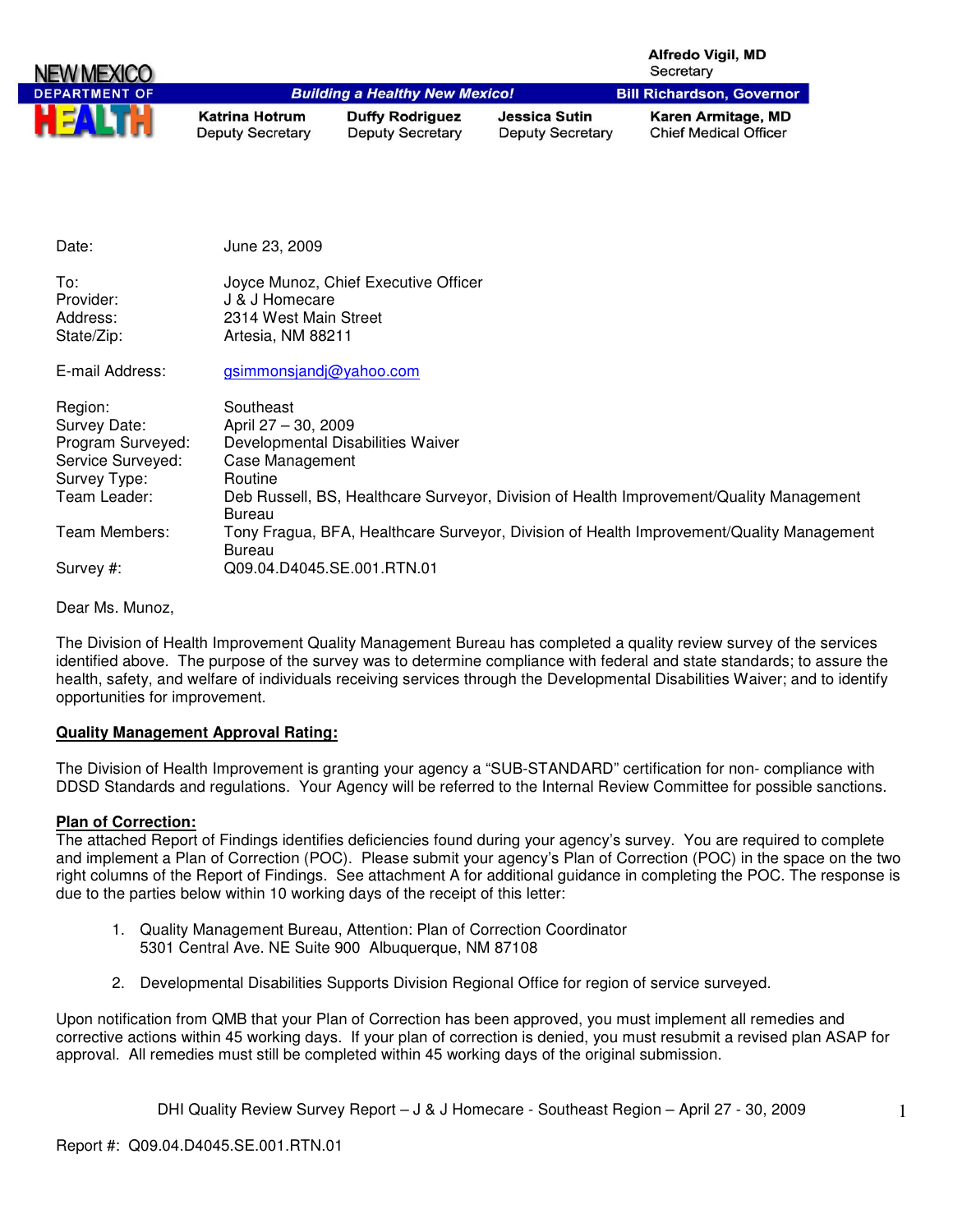Failure to submit, complete or implement your POC within the required time frames will result in the imposition of a \$200 per day Civil Monetary Penalty until it is received, completed and/or implemented.

### **Request for Informal Reconsideration of Findings (IRF):**

If you disagree with a determination of noncompliance (finding) you have 10 working days upon receipt of this notice to request an IRF. Submit your request for an IRF in writing to:

> QMB Deputy Bureau Chief 5301 Central Ave NE Suite #900 Albuquerque, NM 87108 Attention: IRF request

A request for an IRF will not delay the implementation of your Plan of Correction which must be completed within 45 working days. Providers may not appeal the nature or interpretation of the standard or regulation, the team composition, sampling methodology or the Scope and Severity of the finding.

If the IRF approves the change or removal of a finding, you will be advised of any changes.

This IRF process is separate and apart from the Informal Dispute Resolution (IDR) and Fair Hearing Process for Sanctions from DOH.

Please call the Team Leader at 505-690-4693, if you have questions about the survey or the report. Thank you for your cooperation and for the work you perform.

Sincerely,

De Ruel

Deb Russell, BS Team Lead/Healthcare Surveyor Division of Health Improvement Quality Management Bureau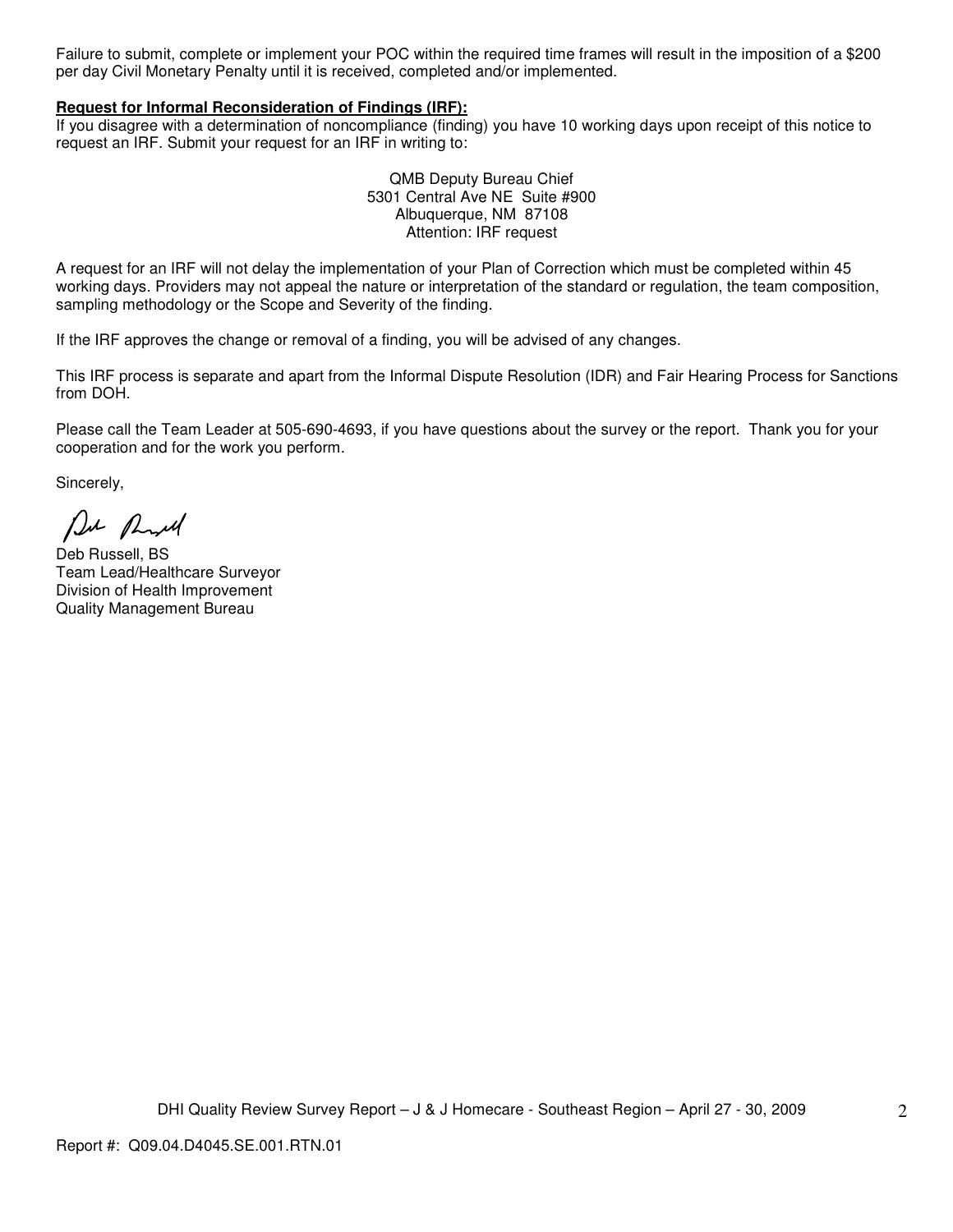| <b>Survey Process Employed:</b>         |                                                                                                                                                                                        |                                                                                                                                                                                                          |
|-----------------------------------------|----------------------------------------------------------------------------------------------------------------------------------------------------------------------------------------|----------------------------------------------------------------------------------------------------------------------------------------------------------------------------------------------------------|
| <b>Entrance Conference Date:</b>        | April 27, 2009                                                                                                                                                                         |                                                                                                                                                                                                          |
| Present:                                | <b>J&amp;J Homecare</b>                                                                                                                                                                | Joyce Munoz, Chief Executive Officer                                                                                                                                                                     |
|                                         | <b>DOH/DHI/QMB</b>                                                                                                                                                                     | Deb Russell, BS, Team Lead/Healthcare Surveyor<br>Tony Fragua, BFA, Healthcare Surveyor                                                                                                                  |
| Exit Conference Date:                   | April 30, 2009                                                                                                                                                                         |                                                                                                                                                                                                          |
| Present:                                | <b>J&amp;J Homecare</b><br>Joyce Munoz, Chief Executive Officer<br>Mary Lou Thomas, Chief Operations Officer<br>Carrie Nobel, Case Manager<br>Gina Simmons, Case Management Supervisor |                                                                                                                                                                                                          |
|                                         | DOH/DHI/QMB                                                                                                                                                                            | Deb Russell, BS, Team Lead/Healthcare Surveyor<br>Tony Fragua, BFA, Healthcare Surveyor                                                                                                                  |
|                                         |                                                                                                                                                                                        | <b>DDSD - Southeast Regional Office</b><br>Jon Hellebust, Regional Manager<br>Debra Ortiz, Case Management Specialist                                                                                    |
| <b>Administrative Locations Visited</b> | Number:                                                                                                                                                                                | 3 (Artesia, Roswell & Hobbs)                                                                                                                                                                             |
| <b>Total Sample Size</b>                | Number:                                                                                                                                                                                | 25<br>20 - Non-Jackson Class Members<br>5 - Jackson Class Members                                                                                                                                        |
| Case Managers Interviewed               | Number:                                                                                                                                                                                | 11                                                                                                                                                                                                       |
| Records Reviewed (Persons Served)       | Number:                                                                                                                                                                                | 25                                                                                                                                                                                                       |
| <b>Administrative Files Reviewed</b>    | <b>Billing Records</b><br><b>Personnel Files</b><br><b>Training Records</b>                                                                                                            | Incident Management Records<br><b>Agency Policy and Procedure</b><br><b>Caregiver Criminal History Screening Records</b><br><b>Employee Abuse Registry</b><br>Quality Improvement/Quality Assurance Plan |

CC: Distribution List: DOH - Division of Health Improvement DOH - Developmental Disabilities Supports Division

- DOH Office of Internal Audit
	- HSD Medical Assistance Division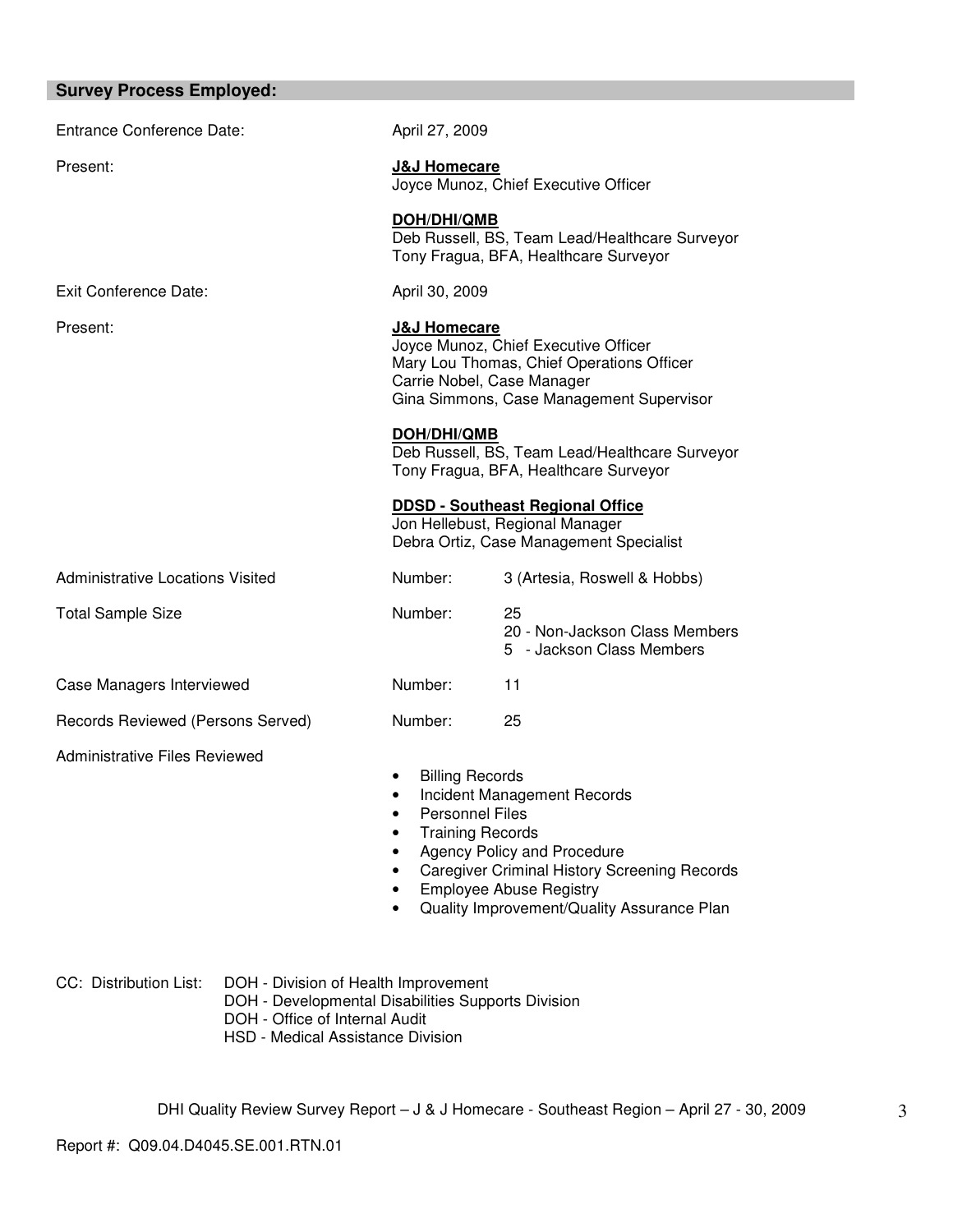# **Attachment A**

# **Provider Instructions for Completing the QMB Plan of Correction (POC) Process**

- After a QMB Quality Review, your Survey Report will be sent to you via certified mail. You may request that it also be sent to you electronically by calling George Perrault, Plan of Correction Coordinator at 505-222-8624.
- Within 10 business days of the date you received your survey report, you must develop and send your Plan of Correction response to the QMB office. (Providers who do not pick up their mail will be referred to the Internal Review Committee [IRC]).
- For each Deficiency in your Survey Report, include specific information about HOW you will correct each Deficiency, WHO will fix each Deficiency ("Responsible Party"), and by WHEN ("Date Due").
- Your POC must not only address HOW, WHO and WHEN each Deficiency will be corrected, but must also address overall systemic issues to prevent the Deficiency from reoccurring, i.e., Quality Assurance (QA). Your description of your QA must include specifics about your self-auditing processes, such as HOW OFTEN you will self-audit, WHO will do it, and WHAT FORMS will be used.
- Corrective actions should be incorporated into your agency's Quality Assurance/Quality Improvement policies and procedures.
- You may send your POC response electronically to George.Perrault@state.nm.us, by fax (505-841-5815), or by postal mail.
- Do not send supporting documentation to QMB until after your POC has been approved by QMB.
- QMB will notify you if your POC has been "Approved" or "Denied".
- Whether your POC is "Approved" or "Denied", you have a maximum of 45 business days to correct all survey Deficiencies from the date of receipt of your Survey Report. If your POC is "Denied" it must be revised and resubmitted ASAP, as the 45 working day limit is in effect. Providers whose revised POC is denied will be referred to the IRC.
- The POC must be completed on the official QMB Survey Report and Plan of Correction Form, unless approved in advance by the POC Coordinator.
- The following Deficiencies must be corrected within the deadlines below (after receipt of your Survey Report):

| <b>CCHS and EAR:</b><br>⊃ |  |
|---------------------------|--|
|---------------------------|--|

- o Medication errors: 10 working days
- o IMS system/training: 20 working days
- o ISP related documentation: 30 working days
- o DDSD Training 45 working days

10 working days

- If you have questions about the POC process, call the QMB POC Coordinator, George Perrault at 505-222-8624 for assistance.
- For Technical Assistance (TA) in developing or implementing your POC, contact your local DDSD Regional Office.
- Once your POC has been approved by QMB, the POC may not be altered or the dates changed.
- Requests for an extension or modification of your POC (post approval) must be made in writing and submitted to the POC Coordinator at QMB, and are approved on a case-by case basis.
- When submitting supporting documentation, organize your documents by Tag #s, and annotate or label each document using Individual #s.
- Do not submit original documents, hard copies or scanned and electronically submitted copies are fine. Originals must be maintained in the agency/client file(s) as per DDSD Standards.
- Failure to submit, complete or implement your POC within the required timeframes will result in a referral to the IRC and the possible imposition of a \$200 per day Civil Monetary Penalty until it is received, completed and/or implemented.

DHI Quality Review Survey Report – J & J Homecare - Southeast Region – April 27 - 30, 2009

Report #: Q09.04.D4045.SE.001.RTN.01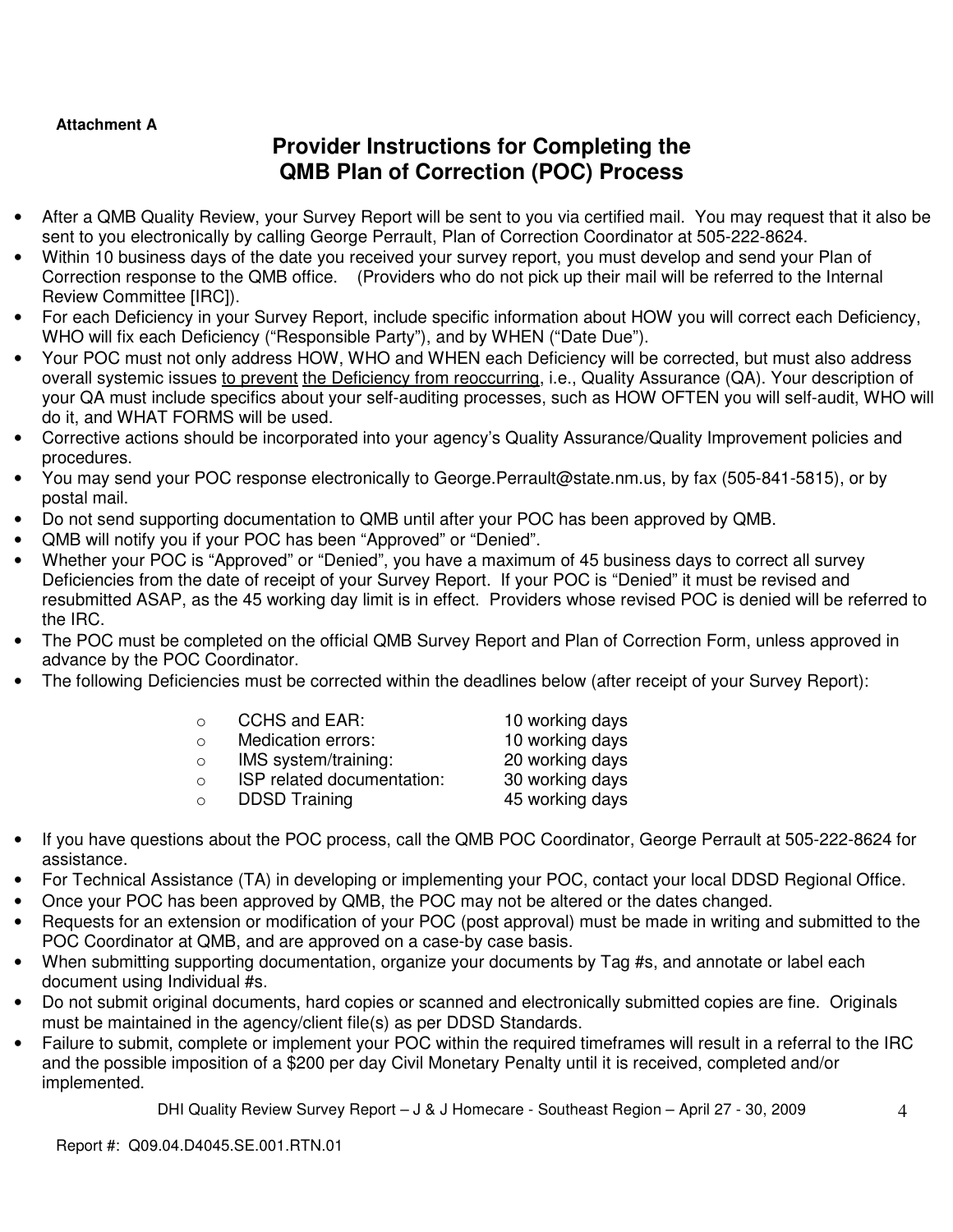# **Attachment B**

# **QMB Scope and Severity Matrix of survey results**

Each deficiency in your Report of Findings is scored on a Scope and Severity Scale. The culmination of each deficiency's Scope and Severity is used to determine degree of compliance to standards and regulations and level of QMB Certification.

|                 |                             |                                                                |                                  | <b>SCOPE</b>                    |                                               |
|-----------------|-----------------------------|----------------------------------------------------------------|----------------------------------|---------------------------------|-----------------------------------------------|
|                 |                             |                                                                | <b>Isolated</b><br>$01\% - 15\%$ | <b>Pattern</b><br>$16\% - 79\%$ | <b>Widespread</b><br>$80\% - 100\%$           |
|                 | High Impact                 | Immediate<br>Jeopardy to<br>individual health<br>and or safety | J.                               | Κ.                              | L.                                            |
| <b>SEVERITY</b> |                             | <b>Actual harm</b>                                             | G.                               | Н.                              | I.                                            |
|                 |                             | <b>No Actual Harm</b><br><b>Potential for more</b>             | D.                               | Ε.                              | $F.$ (3 or more)                              |
|                 | Medium<br>Impact            | than minimal harm                                              | $D.$ (2 or less)                 |                                 | <b>F.</b> (no conditions<br>of participation) |
|                 | <b>Impact</b><br><b>NOT</b> | No Actual Harm<br>Minimal potential<br>for harm.               | A.                               | <b>B.</b>                       | C.                                            |

Scope and Severity Definitions:

## Key to Scope scale:

Isolated:

A deficiency that is limited to 1% to 15% of the sample, usually impacting no more than one or two individuals in the sample.

Pattern:

A deficiency that impacts a number or group of individuals from 16% to 79% of the sample is defined as a pattern finding. Pattern findings suggest the need for system wide corrective actions.

Widespread:

A deficiency that impacts most or all (80% to 100%) of the individuals in the sample is defined as widespread or pervasive. Widespread findings suggest the need for system wide corrective actions as well as the need to implement a Continuous Quality Improvement process to improve or build infrastructure. Widespread findings must be referred to the Internal Review Committee for review and possible actions or sanctions.

Key to Severity scale: Low Impact Severity: (Blue)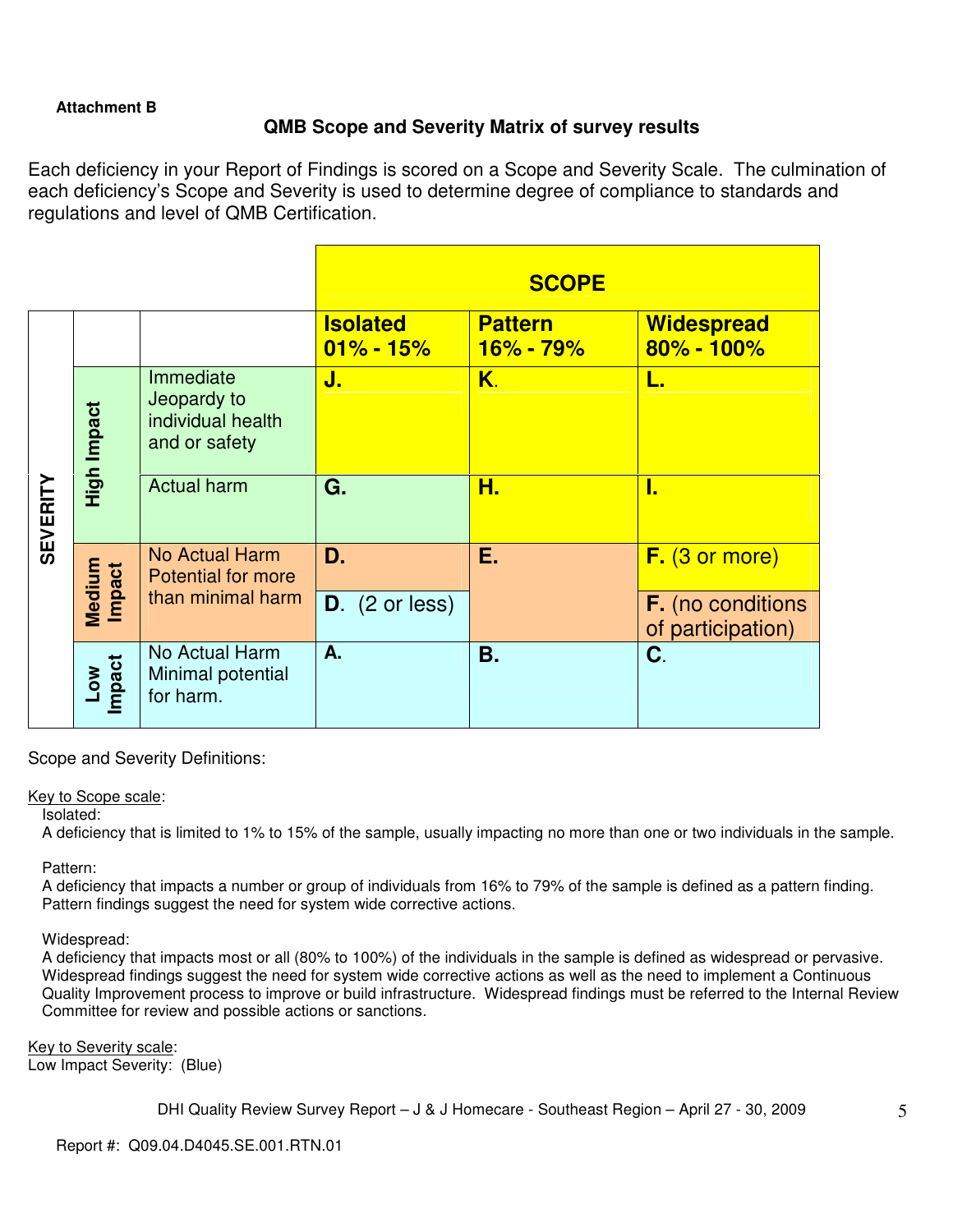Low level findings have no or minimal potential for harm to an individual. Providers that have no findings above a "C" level may receive a "Quality" Certification approval rating from QMB.

Medium Impact Severity: (Tan)

Medium level findings have a potential for harm to an individual. Providers that have no findings above a "F" level and/or no more than two F level findings and no F level Conditions of Participation may receive a "Merit" Certification approval rating from QMB.

High Impact Severity: (Green or Yellow)

High level findings are when harm to an individual has occurred. Providers that have no findings above "I" level may only receive a "Standard" Approval rating from QMB and will be referred to the IRC.

High Impact Severity: (Yellow)

"J, K, and L" Level findings:

This is a finding of Immediate Jeopardy. If a provider is found to have "I" level findings or higher, with an outcome of Immediate Jeopardy, including repeat findings or Conditions of Participation they will be referred to the Internal Review Committee.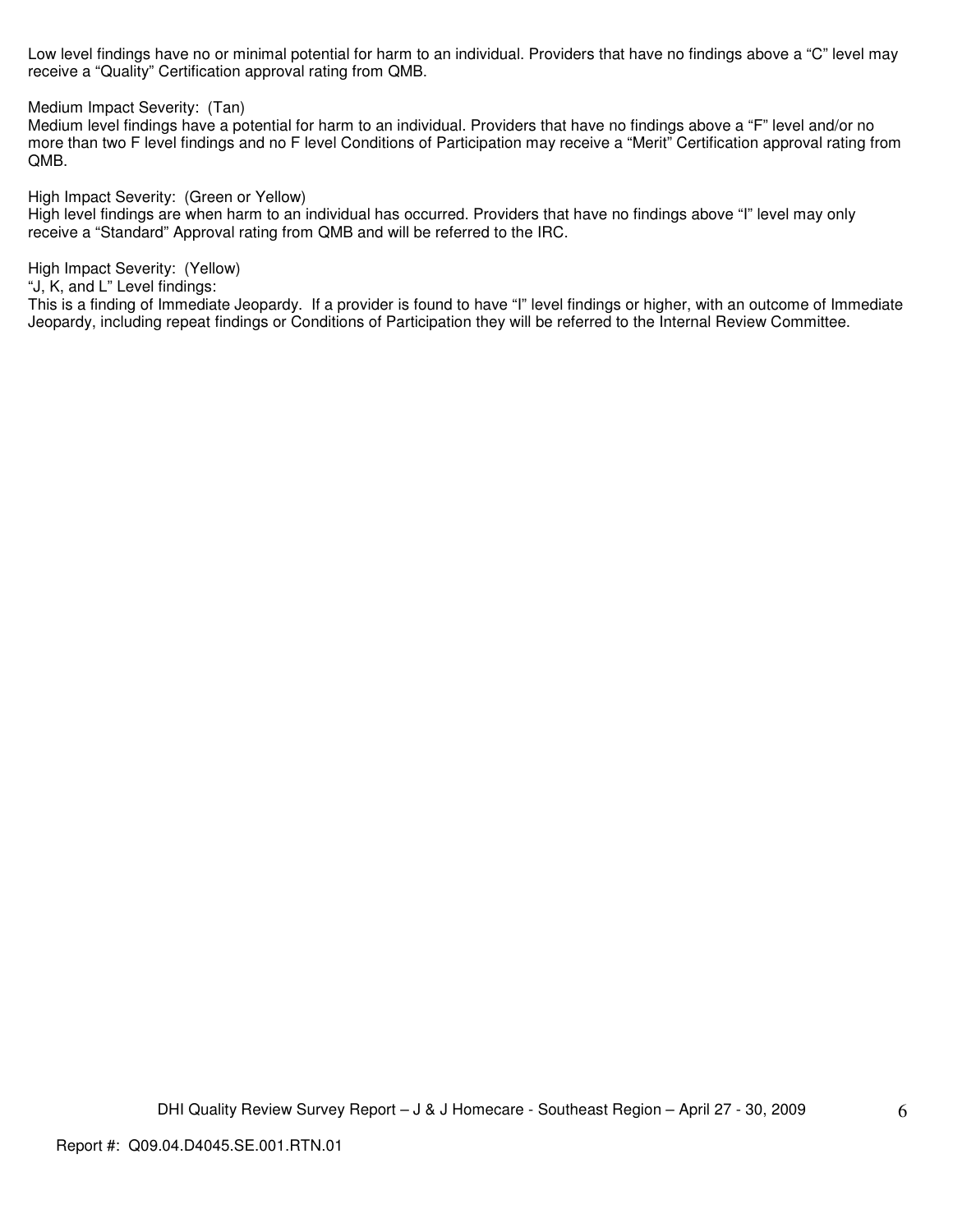# **Guidelines for the Provider Informal Reconsideration of Finding (IRF) Process**

### **Introduction:**

Throughout the process, surveyors are openly communicating with providers. Open communication means that surveyors have clarified issues and/or requested missing information before completing the review. Regardless, there may still be instances where the provider disagrees with a specific finding.

To informally dispute a finding the provider must request in writing an Informal Reconsideration of the Finding (IRF) to the QMB Deputy Bureau Chief **within 10 working days** of receipt of the final report.

The written request for an IRF must be completed on the **QMB Request for Informal Reconsideration of Finding Form** (available on the QMB website) and must specify in detail the request for reconsideration and why the finding is inaccurate. The **IRF request must include all supporting documentation or evidence that was not previously reviewed during the survey process.** 

### **The following limitations apply to the IRF process:**

- The request for an IRF and all supporting evidence must be received in 10 days.
- Findings based on evidence requested during the survey and not provided may not be subject to reconsideration.
- The supporting documentation must be new evidence not previously reviewed by the survey team.
- Providers must continue to complete their plan of correction during the IRF process
- Providers may not request an IRF to challenge the Scope and Severity of a finding.
- Providers may not request an IRF to challenge the sampling methodology.
- Providers may not request an IRF based on disagreement with the nature of the standard or regulation.
- Providers may not request an IRF to challenge the team composition
- Providers may not request an IRF to challenge the QMB Quality Approval Rating and the length of their DDSD provider contract.

### **A Provider forfeits the right to an IRF if the request is not made within 10 working days of receiving the report and does not include all supporting documentation or evidence to show compliance with the standards and regulations.**

QMB has 30 working days to complete the review and notify the provider of the decision. The request will be reviewed by the IRF committee. The Provider will be notified in writing of the ruling, no face to face meeting will be conducted.

When a Provider requests that a finding be reconsidered, it does not stop or delay the Plan of Correction process. **Providers must continue to complete the Plan of Correction, including the finding in dispute regardless of the IRF status.** If a finding is successfully reconsidered, it will be noted and will be removed or modified from the report. It should be noted that in some cases a Plan of Correction may be completed prior to the IRF process being completed. The provider will be notified in writing on the decisions of the IRF committee.

### **Administrative Review Process:**

If a Provider desires to challenge the decision of the IRF committee they may request an Administrative Review by the DHI and DDSD Director. The Request must be made in writing to the QMB Bureau Chief and received within 5 days of notification from the IRF decision.

### **Regarding IRC Sanctions:**

The Informal Reconsideration of the Finding process is a separate process specific to QMB Survey Findings and should not be confused with any process associated with IRC Sanctions.

If a Provider desires to Dispute or Appeal an IRC Sanction that is a separate and different process. Providers may choose the Informal Dispute Resolution Process or the Formal Medicaid Fair Hearing Process to dispute or appeal IRC sanctions, please refer to the DOH Sanction policy and section 39 of the provider contract agreement.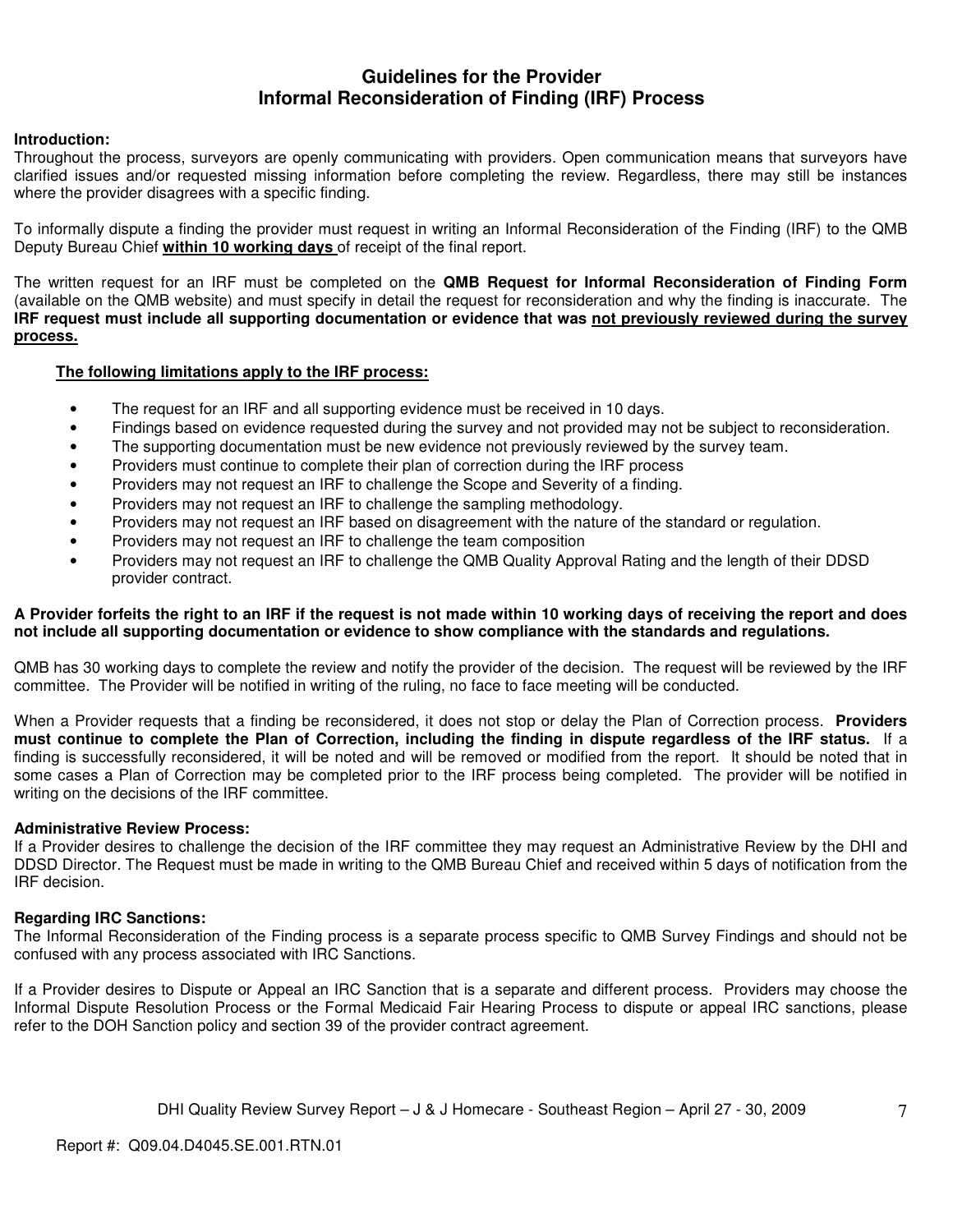| Agency:                | J & J Homecare - S        |
|------------------------|---------------------------|
| Program:               | <b>Developmental Disa</b> |
| Service:               | Case Management           |
| Monitoring Type:       | Routine                   |
| <b>Date of Survey:</b> | April 27 - 30, 2009       |

**Agency: J & J Homecare – Southeast Region**<br>Program: Developmental Disabilities Waiver Aanagement

| <b>Statute</b>                                         | <b>Deficiency</b>                                      | <b>Agency Plan of Correction and</b><br><b>Responsible Party</b> | <b>Date</b><br><b>Due</b> |
|--------------------------------------------------------|--------------------------------------------------------|------------------------------------------------------------------|---------------------------|
| Tag #1A08 Agency Case File                             | <b>Scope and Severity Rating: B</b>                    |                                                                  |                           |
| Developmental Disabilities (DD) Waiver Service         | Based on record review, the Agency failed to           |                                                                  |                           |
| Standards effective 4/1/2007                           | maintain at the administrative office a confidential   |                                                                  |                           |
| <b>CHAPTER 1 II. PROVIDER AGENCY</b>                   | case file for 14 of 25 individuals.                    |                                                                  |                           |
| <b>REQUIREMENTS:</b> The objective of these            |                                                        |                                                                  |                           |
| standards is to establish Provider Agency policy,      | Review of the Agency individual case files             |                                                                  |                           |
| procedure and reporting requirements for DD            | revealed the following items were not found,           |                                                                  |                           |
| Medicaid Waiver program. These requirements            | incomplete, and/or not current:                        |                                                                  |                           |
| apply to all such Provider Agency staff, whether       |                                                        |                                                                  |                           |
| directly employed or subcontracting with the           | • Current & Emergency and Personal                     |                                                                  |                           |
| Provider Agency. Additional Provider Agency            | Identification Information                             |                                                                  |                           |
| requirements and personnel qualifications may be       | <sup>o</sup> Not Found (#2, 4 & 15)                    |                                                                  |                           |
| applicable for specific service standards.             | ° Did not contain Health Care Plans (#13 &             |                                                                  |                           |
| D. Provider Agency Case File for the                   | 21)                                                    |                                                                  |                           |
| Individual: All Provider Agencies shall maintain at    | <sup>o</sup> Did not contain Pharmacy Information (#13 |                                                                  |                           |
| the administrative office a confidential case file for | 8, 21)                                                 |                                                                  |                           |
| each individual. Case records belong to the            |                                                        |                                                                  |                           |
| individual receiving services and copies shall be      | • Positive Behavioral Plan (#15, 19 & 20)              |                                                                  |                           |
| provided to the receiving agency whenever an           |                                                        |                                                                  |                           |
| individual changes providers. The record must          | • Speech Therapy Plan $(#2, 3, 8, 15 \& 21)$           |                                                                  |                           |
| also be made available for review when requested       |                                                        |                                                                  |                           |
| by DOH, HSD or federal government                      | • Occupational Therapy Plan (#8, 15 & 23)              |                                                                  |                           |
| representatives for oversight purposes. The            |                                                        |                                                                  |                           |
| individual's case file shall include the following     | • Physical Therapy Plan (#8, 13 & 24)                  |                                                                  |                           |
| requirements:                                          |                                                        |                                                                  |                           |
| Emergency contact information, including<br>(1)        | • Health Care Plans                                    |                                                                  |                           |
| the individual's address, telephone number,            | <sup>o</sup> Risk for Aspiration (#13)                 |                                                                  |                           |
| names and telephone numbers of relatives, or           | ° Seizures (#13)                                       |                                                                  |                           |
| guardian or conservator, physician's name(s) and       | <sup>o</sup> Health Status (#13)                       |                                                                  |                           |
| telephone number(s), pharmacy name, address            |                                                        |                                                                  |                           |
| and telephone number, and health plan if               | <sup>o</sup> Nutrition (#13)                           |                                                                  |                           |
| appropriate;                                           | <sup>o</sup> Attendance (#13)                          |                                                                  |                           |
| The individual's complete and current<br>(2)           | <sup>o</sup> Medication Administration (#13)           |                                                                  |                           |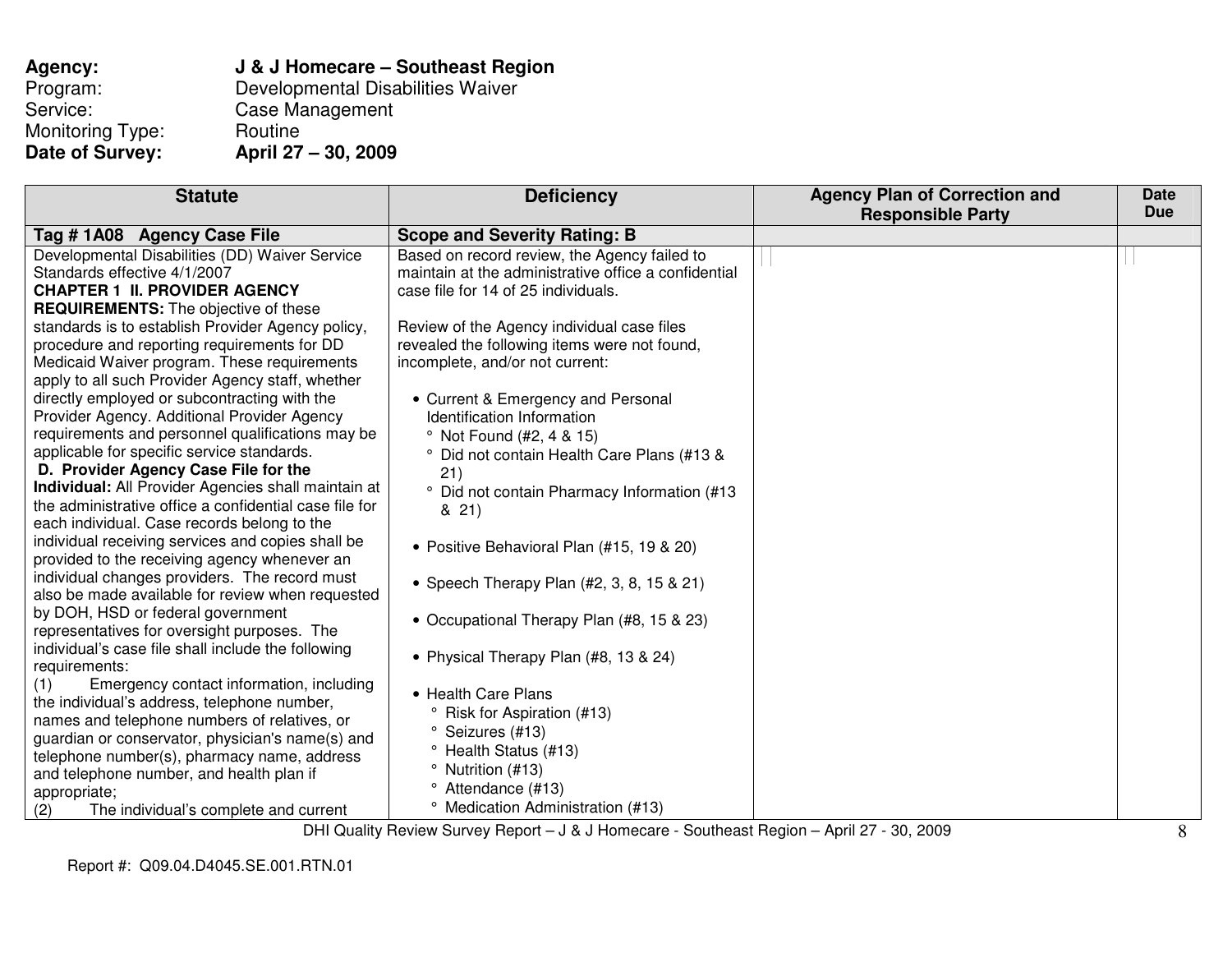ISP, with all supplemental plans specific to the individual, and the most current completed Health Assessment Tool (HAT);

 (3) Progress notes and other service delivery documentation;

 (4) Crisis Prevention/Intervention Plans, if there are any for the individual;

 (5) A medical history, which shall include at least demographic data, current and past medical diagnoses including the cause (if known) of the developmental disability, psychiatric diagnoses, allergies (food, environmental, medications), immunizations, and most recent physical exam;

(6) When applicable, transition plans completed for individuals at the time of discharge from Fort Stanton Hospital or Los Lunas Hospital and Training School; and

 (7) Case records belong to the individual receiving services and copies shall be provided to the individual upon request.

 (8) The receiving Provider Agency shall be provided at a minimum the following records whenever an individual changes provider agencies:

- (a) Complete file for the past 12 months;
- (b) ISP and quarterly reports from the current and prior ISP year;
- (c) Intake information from original admission to services; and
- (d) When applicable, the Individual Transition Plan at the time of discharge from Los Lunas Hospital and Training School or Ft. Stanton Hospital.

• Dental Exam

- ° Individual #1 Per ISP the exam was "pending." No evidence of exam was found.
- ° Individual #3 Per documentation reviewed exam was completed on 1/15/09. No evidence of exam was found.
- ° Individual #8 Per documentation reviewed exam was completed 10/2008. Follow-up was to be completed in 6 months. No evidence of follow-up found.
- ° Individual #13 Per documentation reviewed routine exam was scheduled for 12/1/2008. No evidence of exam was found.
- ° Individual #15 Per ISP the exam was due "ASAP." No evidence of exam was found.
- ° Individual #19 Per documentation reviewed the exam was scheduled 12/2/2008. No evidence of the exam was found.
- Auditory Exam
	- $\degree$  Individual #4 Per ISP the exam was due "ASAP." No evidence of exam was found.
	- ° Individual #18 Per ISP the exam was due 2/2009. No evidence of the exam was found.
- Vision Exam
	- ° Individual #4 Per ISP the exam was due "ASAP." No evidence of exam was found.

° Individual #13 – Per documentation review,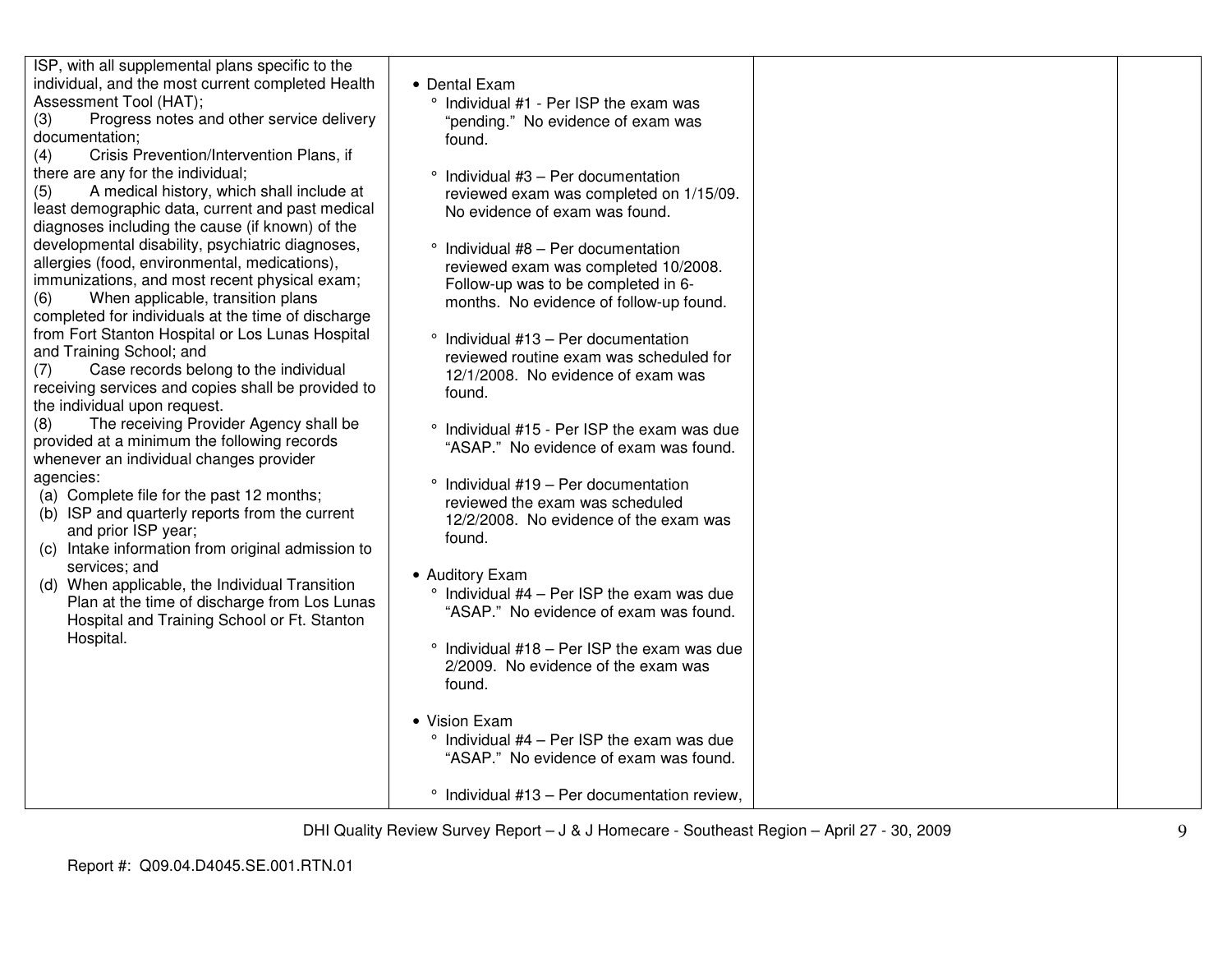| exam was completed 11/2007. Exam was<br>to be scheduled in 1 year. No evidence of<br>the exam was found.                                                                                                             |  |
|----------------------------------------------------------------------------------------------------------------------------------------------------------------------------------------------------------------------|--|
| $\degree$ Individual #18 - Per ISP the exam was due<br>1/2009. No evidence of the exam was<br>found.                                                                                                                 |  |
| • Neurological Evaluation<br>$\circ$ Individual #13 - Per documentation<br>reviewed the exam was completed<br>11/14/2008. Follow-up was to be<br>completed in $4 - 6$ months. No evidence of<br>follow-up was found. |  |
| • Nutritional Evaluation<br>o Individual #22 - Per documentation<br>reviewed evaluation was to be scheduled<br>1/2009. No evidence of evaluation was<br>found.                                                       |  |
| • Physical Therapy Evaluation (#13)                                                                                                                                                                                  |  |
| • Speech/Language Therapy Evaluation (#19)                                                                                                                                                                           |  |
| • Vocational Assessment (#18)                                                                                                                                                                                        |  |
| • Career Development Plan (#3, 18 & 21)                                                                                                                                                                              |  |
|                                                                                                                                                                                                                      |  |
|                                                                                                                                                                                                                      |  |
|                                                                                                                                                                                                                      |  |
|                                                                                                                                                                                                                      |  |
|                                                                                                                                                                                                                      |  |
|                                                                                                                                                                                                                      |  |
|                                                                                                                                                                                                                      |  |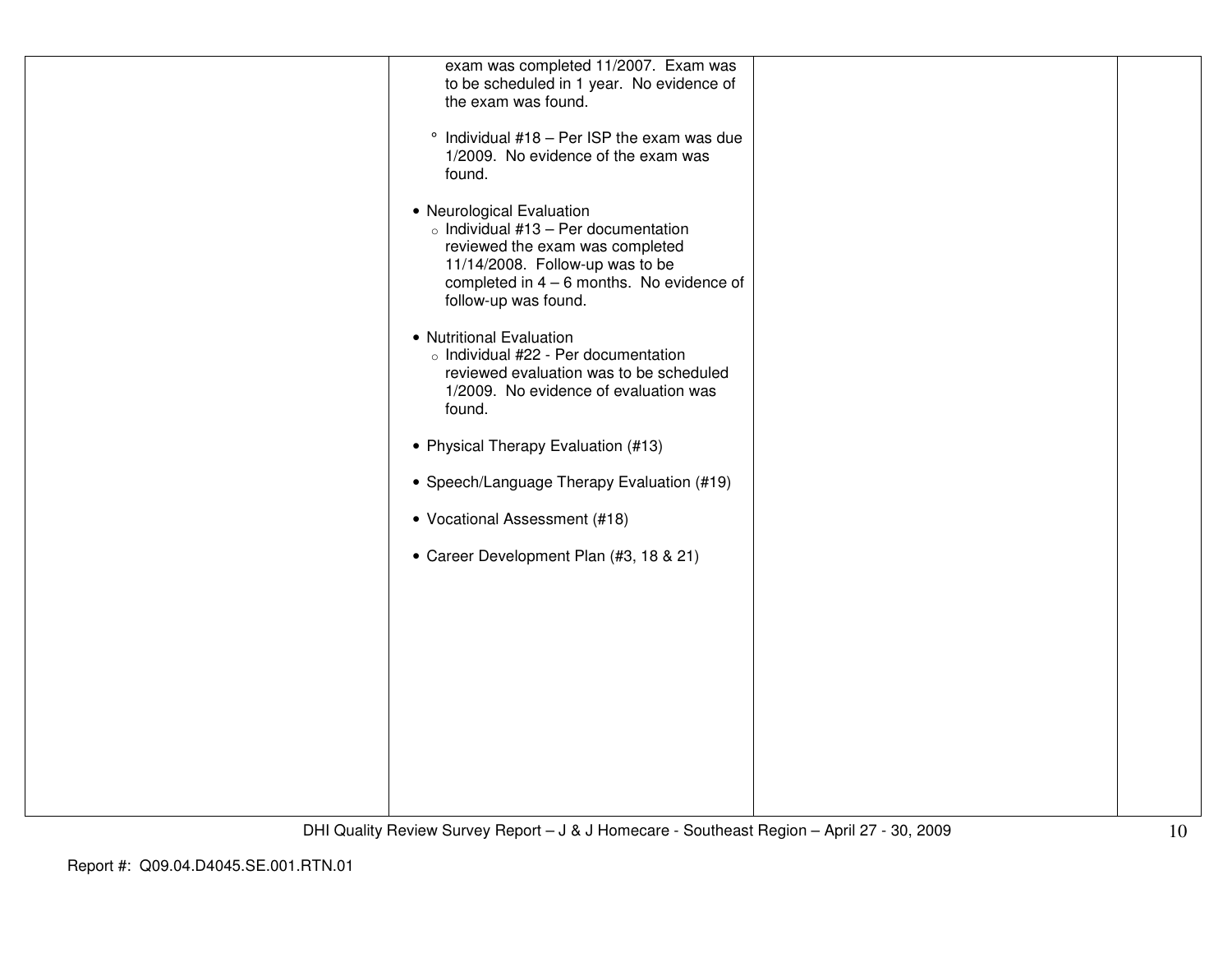| Tag #1A26 (CoP) COR / EAR                            | <b>Scope and Severity Rating: D</b>             |  |
|------------------------------------------------------|-------------------------------------------------|--|
| NMAC 7.1.12.8                                        | Based on record review, the Agency failed to    |  |
| <b>REGISTRY ESTABLISHED; PROVIDER</b>                | maintain documentation in the employee's        |  |
| <b>INQUIRY REQUIRED:</b> Upon the effective date of  | personnel records that evidenced inquiry to the |  |
| this rule, the department has established and        | Employee Abuse Registry prior to employment for |  |
| maintains an accurate and complete electronic        | 1 of 13 Agency Personnel.                       |  |
| registry that contains the name, date of birth,      |                                                 |  |
| address, social security number, and other           | The following Agency Personnel records          |  |
| appropriate identifying information of all persons   | contained evidence that indicated the Employee  |  |
| who, while employed by a provider, have been         | Abuse Registry was completed after hire:        |  |
| determined by the department, as a result of an      |                                                 |  |
| investigation of a complaint, to have engaged in a   | • #47 - Date of Hire 9/2/2008                   |  |
| substantiated registry-referred incident of abuse,   |                                                 |  |
| neglect or exploitation of a person receiving care   |                                                 |  |
| or services from a provider. Additions and           |                                                 |  |
| updates to the registry shall be posted no later     |                                                 |  |
| than two (2) business days following receipt. Only   |                                                 |  |
| department staff designated by the custodian may     |                                                 |  |
| access, maintain and update the data in the          |                                                 |  |
| registry.                                            |                                                 |  |
| Provider requirement to inquire of<br>А.             |                                                 |  |
| registry. A provider, prior to employing or          |                                                 |  |
| contracting with an employee, shall inquire of the   |                                                 |  |
| registry whether the individual under consideration  |                                                 |  |
| for employment or contracting is listed on the       |                                                 |  |
| registry.                                            |                                                 |  |
| Prohibited employment. A provider may<br>В.          |                                                 |  |
| not employ or contract with an individual to be an   |                                                 |  |
| employee if the individual is listed on the registry |                                                 |  |
| as having a substantiated registry-referred          |                                                 |  |
| incident of abuse, neglect or exploitation of a      |                                                 |  |
| person receiving care or services from a provider.   |                                                 |  |
| Documentation of inquiry to registry.<br>D.          |                                                 |  |
| The provider shall maintain documentation in the     |                                                 |  |
| employee's personnel or employment records that      |                                                 |  |
| evidences the fact that the provider made an         |                                                 |  |
| inquiry to the registry concerning that employee     |                                                 |  |
| prior to employment. Such documentation must         |                                                 |  |
| include evidence, based on the response to such      |                                                 |  |
| inquiry received from the custodian by the           |                                                 |  |
| provider, that the employee was not listed on the    |                                                 |  |
| registry as having a substantiated registry-referred |                                                 |  |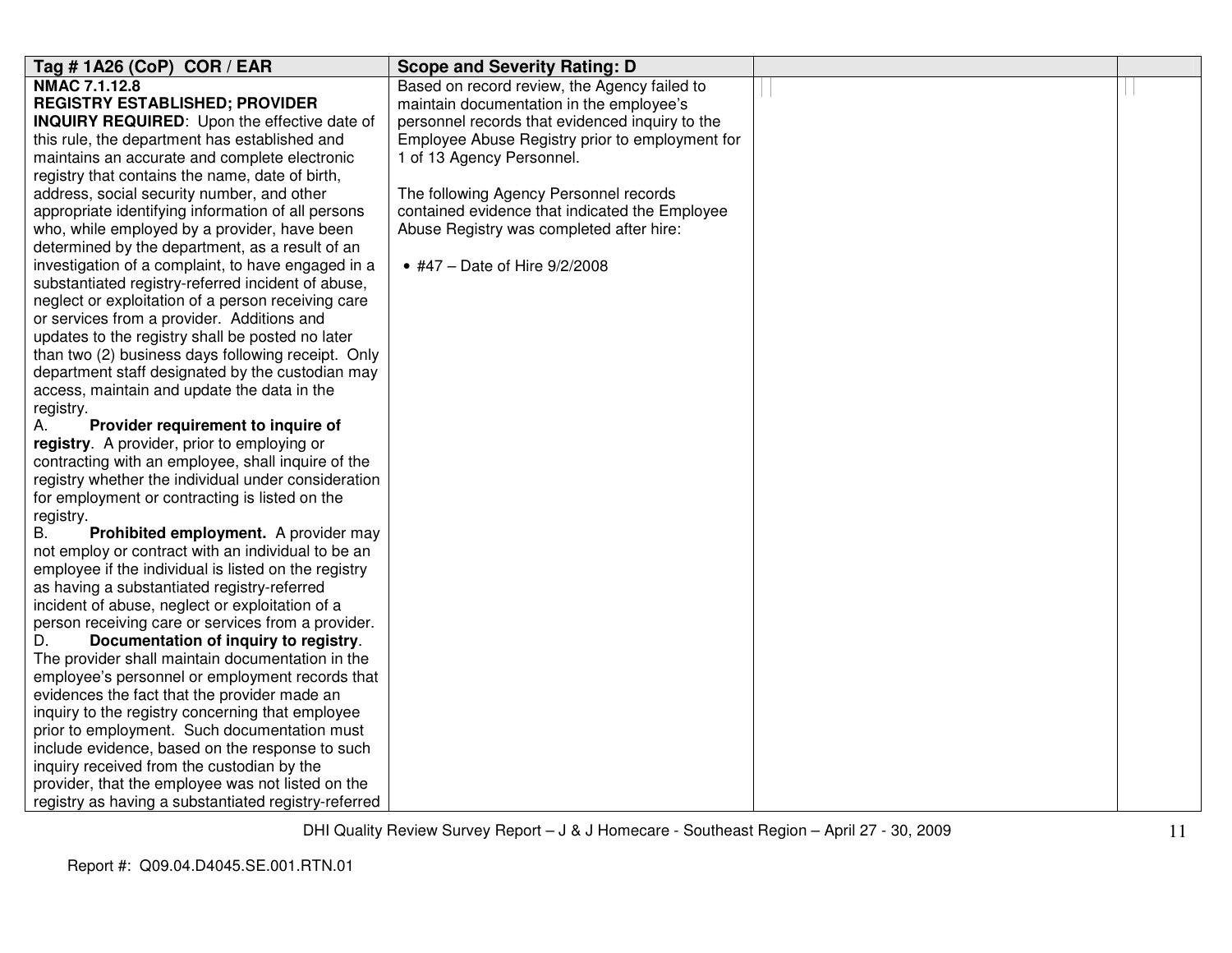| incident of abuse, neglect or exploitation.<br>Ε.<br>Documentation for other staff. With<br>respect to all employed or contracted individuals<br>providing direct care who are licensed health care<br>professionals or certified nurse aides, the provider<br>shall maintain documentation reflecting the<br>individual's current licensure as a health care<br>professional or current certification as a nurse<br>aide.                                                                                                                                                        |  |  |
|-----------------------------------------------------------------------------------------------------------------------------------------------------------------------------------------------------------------------------------------------------------------------------------------------------------------------------------------------------------------------------------------------------------------------------------------------------------------------------------------------------------------------------------------------------------------------------------|--|--|
| Developmental Disabilities (DD) Waiver Service<br>Standards effective 4/1/2007<br><b>Chapter 1.IV. General Provider Requirements.</b><br>D. Criminal History Screening: All personnel<br>shall be screened by the Provider Agency in<br>regard to the employee's qualifications,<br>references, and employment history, prior to<br>employment. All Provider Agencies shall comply<br>with the Criminal Records Screening for<br>Caregivers 7.1.12 NMAC and Employee Abuse<br>Registry 7.1.12 NMAC as required by the<br>Department of Health, Division of Health<br>Improvement. |  |  |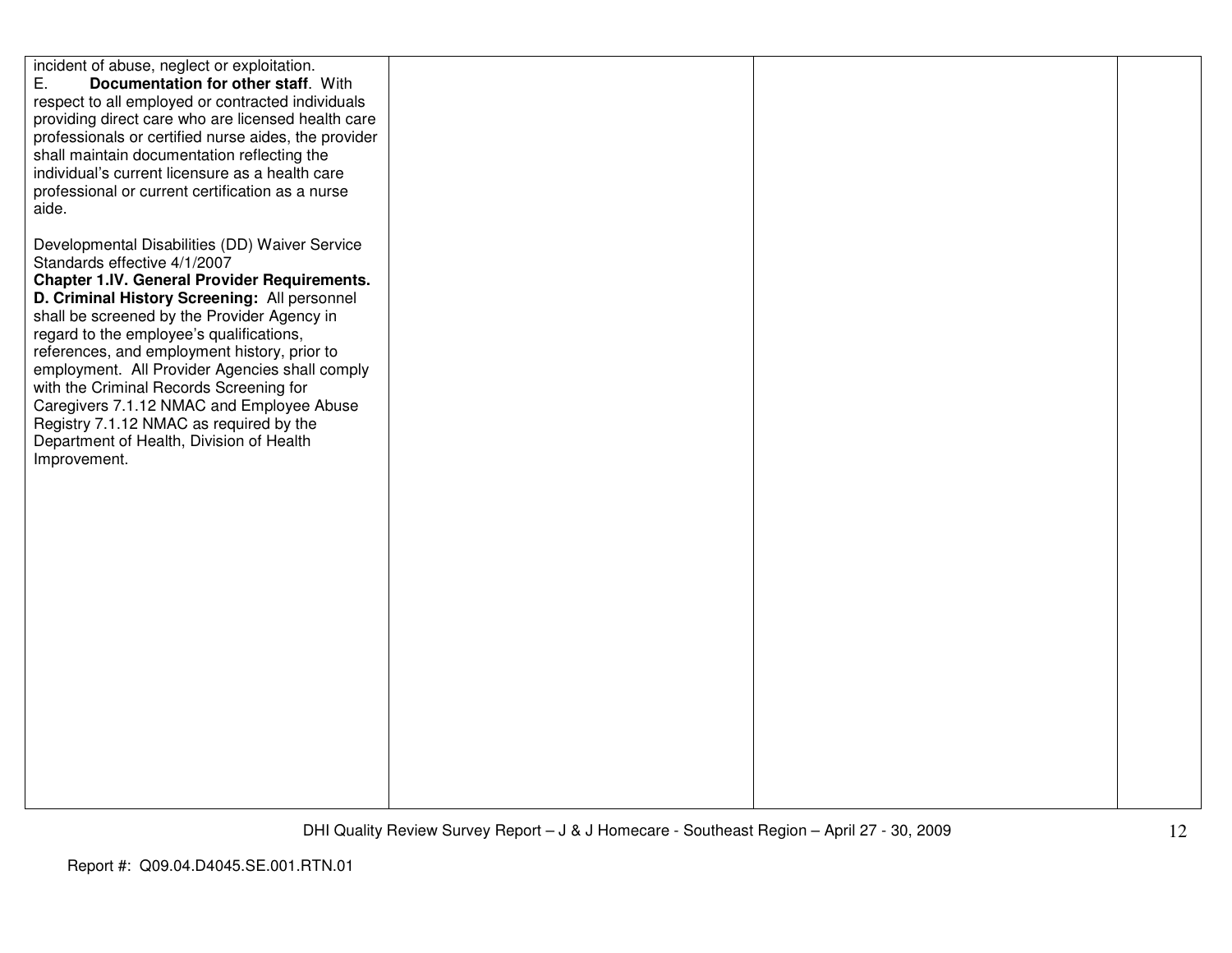| Tag # 1A28 (CoP) Incident Mgt. System -                                                                                                                                                                                                                                                                                                                                                                                                                                                                                                                                                                                                                                                                                                                                                                                                                                                                                                             | <b>Scope and Severity Rating: D</b>                                                                                                                                                                                                                                             |  |
|-----------------------------------------------------------------------------------------------------------------------------------------------------------------------------------------------------------------------------------------------------------------------------------------------------------------------------------------------------------------------------------------------------------------------------------------------------------------------------------------------------------------------------------------------------------------------------------------------------------------------------------------------------------------------------------------------------------------------------------------------------------------------------------------------------------------------------------------------------------------------------------------------------------------------------------------------------|---------------------------------------------------------------------------------------------------------------------------------------------------------------------------------------------------------------------------------------------------------------------------------|--|
| <b>Personnel Training</b><br>NMAC 7.1.13.10 INCIDENT MANAGEMENT<br><b>SYSTEM REQUIREMENTS:</b><br>A. General: All licensed health care facilities and<br>community based service providers shall establish<br>and maintain an incident management system,<br>which emphasizes the principles of prevention<br>and staff involvement. The licensed health care<br>facility or community based service provider shall<br>ensure that the incident management system<br>policies and procedures requires all employees to<br>be competently trained to respond to, report, and<br>document incidents in a timely and accurate<br>manner.<br>D. Training Documentation: All licensed health                                                                                                                                                                                                                                                             | Based on record review, the Agency failed to<br>provide documentation verifying completion of<br>Incident Management Training for 2 of 13 Agency<br>Personnel.<br>• Incident Management Training (Abuse, Neglect<br>& Misappropriation of Consumers' Property)<br>$(#45 \& 47)$ |  |
| care facilities and community based service<br>providers shall prepare training documentation for<br>each employee to include a signed statement<br>indicating the date, time, and place they received<br>their incident management reporting instruction.<br>The licensed health care facility and community<br>based service provider shall maintain<br>documentation of an employee's training for a<br>period of at least twelve (12) months, or six (6)<br>months after termination of an employee's<br>employment. Training curricula shall be kept on<br>the provider premises and made available on<br>request by the department. Training<br>documentation shall be made available<br>immediately upon a division representative's<br>request. Failure to provide employee training<br>documentation shall subject the licensed health<br>care facility or community based service provider<br>to the penalties provided for in this rule. |                                                                                                                                                                                                                                                                                 |  |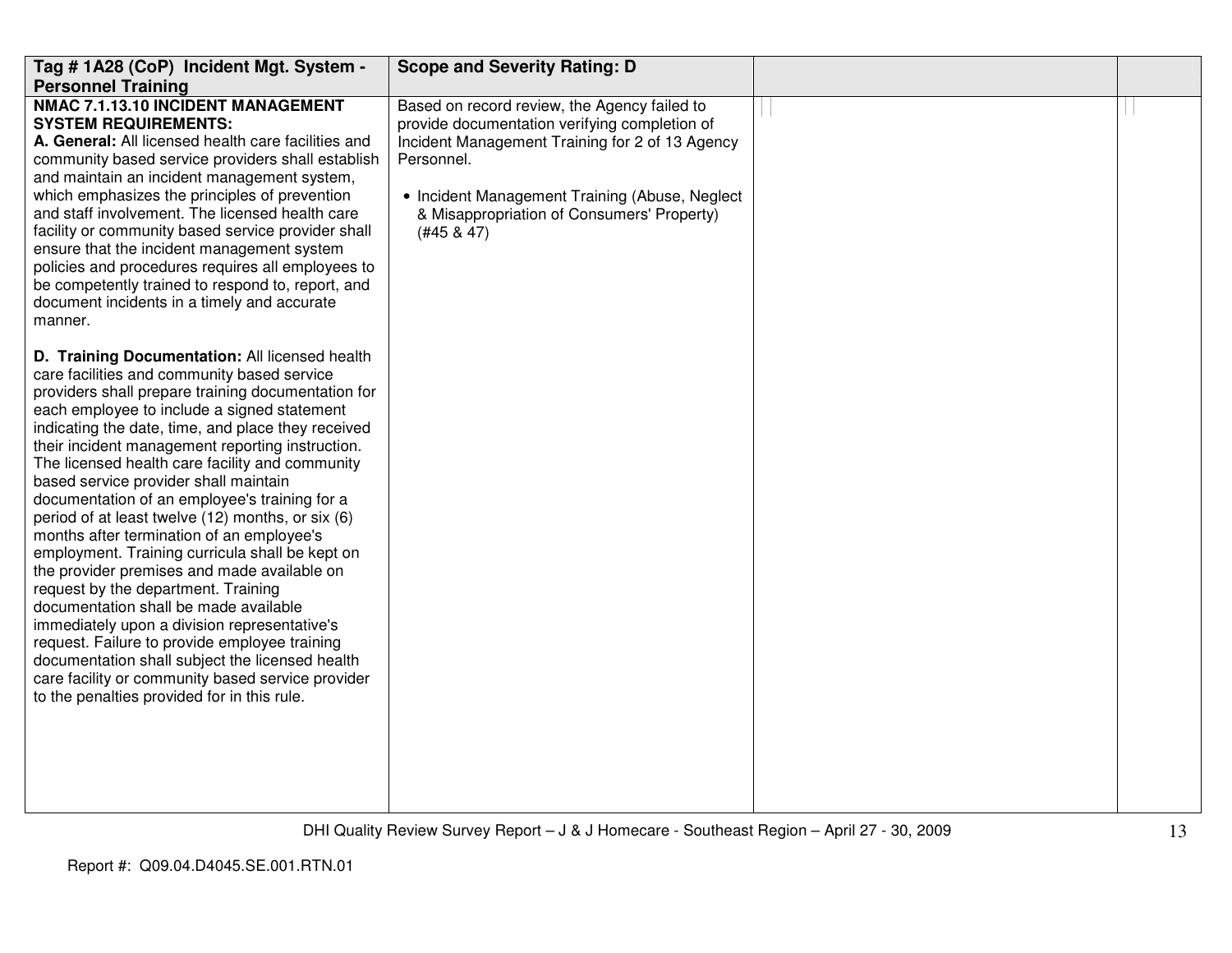| Tag #1A29 Complaints / Grievances -                                                                                                                                                                                                                                                                                                                                                                                                                                                                                                                                                                                                                                                                                                            | <b>Scope and Severity Rating: A</b>                                                                                                                                                                                                                               |  |
|------------------------------------------------------------------------------------------------------------------------------------------------------------------------------------------------------------------------------------------------------------------------------------------------------------------------------------------------------------------------------------------------------------------------------------------------------------------------------------------------------------------------------------------------------------------------------------------------------------------------------------------------------------------------------------------------------------------------------------------------|-------------------------------------------------------------------------------------------------------------------------------------------------------------------------------------------------------------------------------------------------------------------|--|
| Acknowledgement                                                                                                                                                                                                                                                                                                                                                                                                                                                                                                                                                                                                                                                                                                                                |                                                                                                                                                                                                                                                                   |  |
| NMAC 7.26.3.6<br>А.<br>These regulations set out rights that the<br>department expects all providers of services to<br>individuals with developmental disabilities to<br>respect. These regulations are intended to<br>complement the department's Client Complaint<br>Procedures (7 NMAC 26.4) [now 7.26.4 NMAC].                                                                                                                                                                                                                                                                                                                                                                                                                             | Based on record review, the Agency failed to<br>provide documentation that the complaint<br>procedure had been made available to individuals<br>or their legal guardians for 2 of 25 individuals.<br>• Grievance/Complaint Procedure<br>Acknowledgement (#9 & 21) |  |
| NMAC 7.26.3.13 Client Complaint Procedure<br>Available. A complainant may initiate a complaint<br>as provided in the client complaint procedure to<br>resolve complaints alleging that a service provider<br>has violated a client's rights as described in<br>Section 10 [now 7.26.3.10 NMAC]. The<br>department will enforce remedies for<br>substantiated complaints of violation of a client's<br>rights as provided in client complaint procedure.<br>[09/12/94; 01/15/97; Recompiled 10/31/01]<br>NMAC 7.26.4.13 Complaint Process:<br>A. (2). The service provider's complaint or<br>grievance procedure shall provide, at a minimum,<br>that: (a) the client is notified of the service<br>provider's complaint or grievance procedure |                                                                                                                                                                                                                                                                   |  |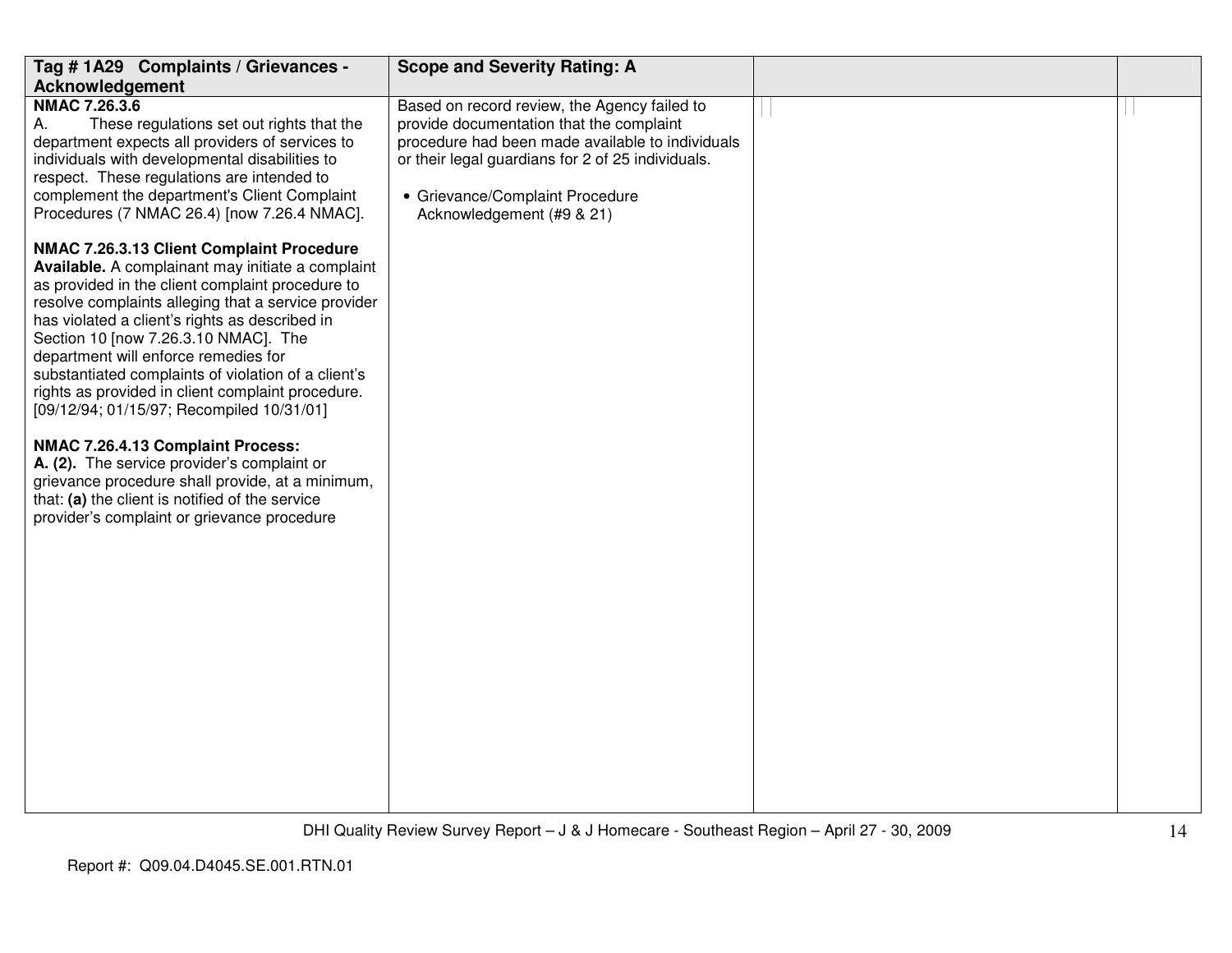| Tag #4C02 Scope of Services                                                                        | <b>Scope and Severity Rating: A</b>                            |  |
|----------------------------------------------------------------------------------------------------|----------------------------------------------------------------|--|
| Developmental Disabilities (DD) Waiver Service                                                     | Based on record review the Agency failed to                    |  |
| Standards effective 4/1/2007                                                                       | maintain documentation indicting they had                      |  |
| <b>CHAPTER 4 II. SCOPE OF CASE</b>                                                                 | informed the individual of his or her rights and               |  |
| <b>MANAGEMENT SERVICES: Case Management</b><br>shall include, but is not limited to, the following | responsibilities at least annually for 1 of 25<br>individuals. |  |
| services:                                                                                          |                                                                |  |
| K. Inform the individual of his or her rights and                                                  | No evidence of the following was found:                        |  |
| responsibilities at least annually, and promote                                                    | • Rights & Responsibilities (#21)                              |  |
| informed decision-making;                                                                          |                                                                |  |
|                                                                                                    |                                                                |  |
|                                                                                                    |                                                                |  |
|                                                                                                    |                                                                |  |
|                                                                                                    |                                                                |  |
|                                                                                                    |                                                                |  |
|                                                                                                    |                                                                |  |
|                                                                                                    |                                                                |  |
|                                                                                                    |                                                                |  |
|                                                                                                    |                                                                |  |
|                                                                                                    |                                                                |  |
|                                                                                                    |                                                                |  |
|                                                                                                    |                                                                |  |
|                                                                                                    |                                                                |  |
|                                                                                                    |                                                                |  |
|                                                                                                    |                                                                |  |
|                                                                                                    |                                                                |  |
|                                                                                                    |                                                                |  |
|                                                                                                    |                                                                |  |
|                                                                                                    |                                                                |  |
|                                                                                                    |                                                                |  |
|                                                                                                    |                                                                |  |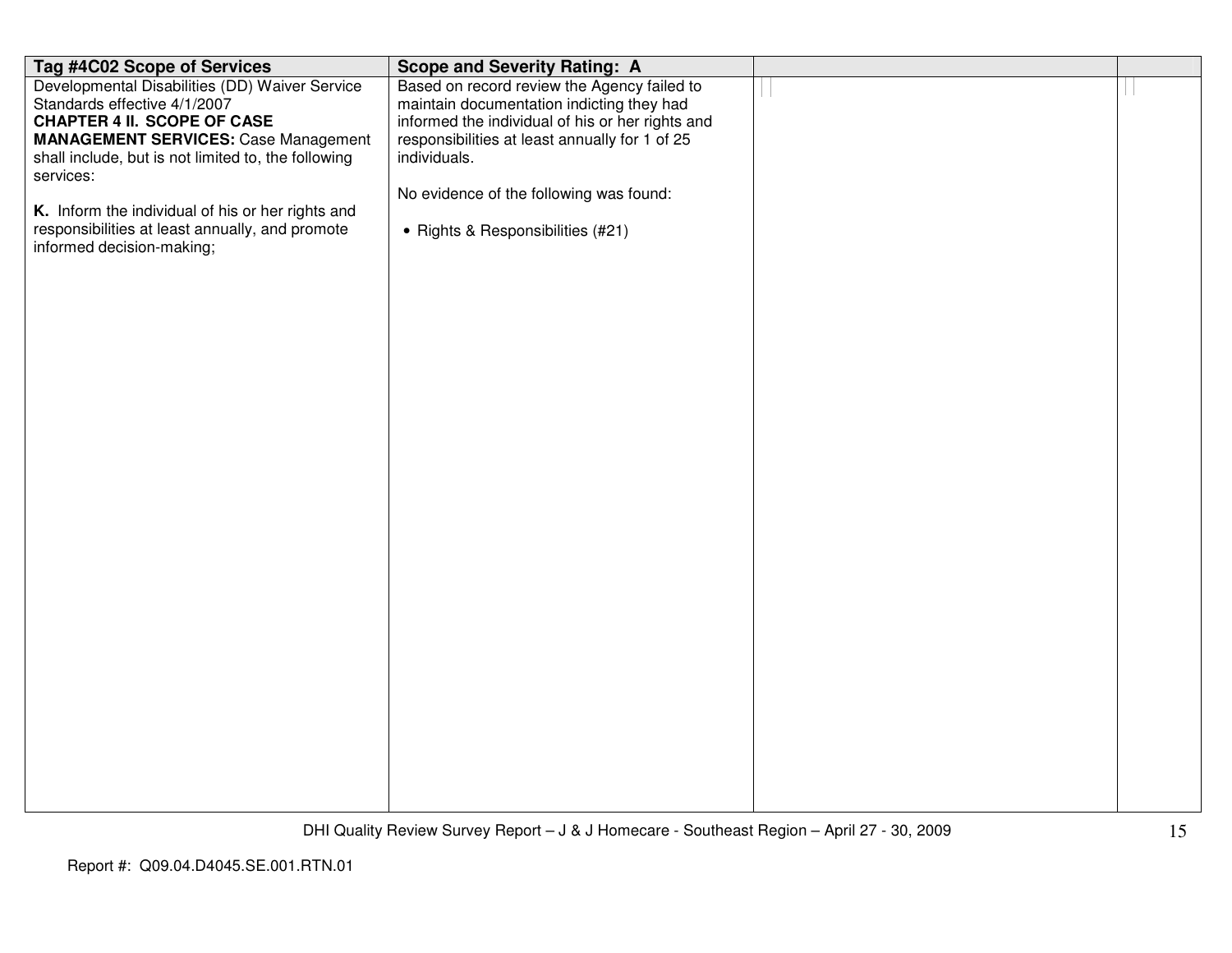| Tag #4C04 (CoP) - Assessment Activities                                                          | <b>Scope and Severity Rating: E</b>                                      |  |
|--------------------------------------------------------------------------------------------------|--------------------------------------------------------------------------|--|
| Developmental Disabilities (DD) Waiver Service                                                   | Based on record review, the Agency failed to                             |  |
| Standards effective 4/1/2007<br><b>CHAPTER 4 III. CASE MANAGEMENT</b>                            | complete and compile the elements of the Long                            |  |
| <b>SERVICE REQUIREMENTS</b>                                                                      | Term Care Assessment Abstract (LTCAA) packet<br>for 5 of 25 individuals. |  |
|                                                                                                  |                                                                          |  |
| <b>B. Case Management Assessment Activities:</b>                                                 | The following items were not found, incomplete                           |  |
| Assessment activities shall include but are not                                                  | and/or not current:                                                      |  |
| limited to the following requirements:                                                           |                                                                          |  |
|                                                                                                  | • Annual Physical (#4 & 24)                                              |  |
| (1) Complete and compile the elements of the<br>Long Term Care Assessment Abstract (LTCAA)       | • MAW Letter (#5, 11 & 21)                                               |  |
| packet to include:                                                                               |                                                                          |  |
|                                                                                                  |                                                                          |  |
| (a) LTCAA form (MAD 378);                                                                        |                                                                          |  |
|                                                                                                  |                                                                          |  |
| (b) Comprehensive Individual Assessment                                                          |                                                                          |  |
| (CIA);                                                                                           |                                                                          |  |
| (c) Current physical exam and                                                                    |                                                                          |  |
| medical/clinical history;                                                                        |                                                                          |  |
|                                                                                                  |                                                                          |  |
| (d) Norm-referenced adaptive behavioral                                                          |                                                                          |  |
| assessment; and                                                                                  |                                                                          |  |
| (e) A copy of the Allocation Letter (initial                                                     |                                                                          |  |
| submission only).                                                                                |                                                                          |  |
|                                                                                                  |                                                                          |  |
| (2) Prior to service delivery, obtain a copy of the                                              |                                                                          |  |
| Medical Assistant Worker (MAW) letter to verify                                                  |                                                                          |  |
| that the county Income Support Division (ISD)<br>office of the Human Services Department (HSD)   |                                                                          |  |
| has completed a determination that the individual                                                |                                                                          |  |
| meets financial and medical eligibility to                                                       |                                                                          |  |
| participate in the DD Waiver program.                                                            |                                                                          |  |
|                                                                                                  |                                                                          |  |
| (3) Provide a copy of the MAW letter to service<br>providers listed on the ISP budget (MAD 046). |                                                                          |  |
|                                                                                                  |                                                                          |  |
|                                                                                                  |                                                                          |  |
|                                                                                                  |                                                                          |  |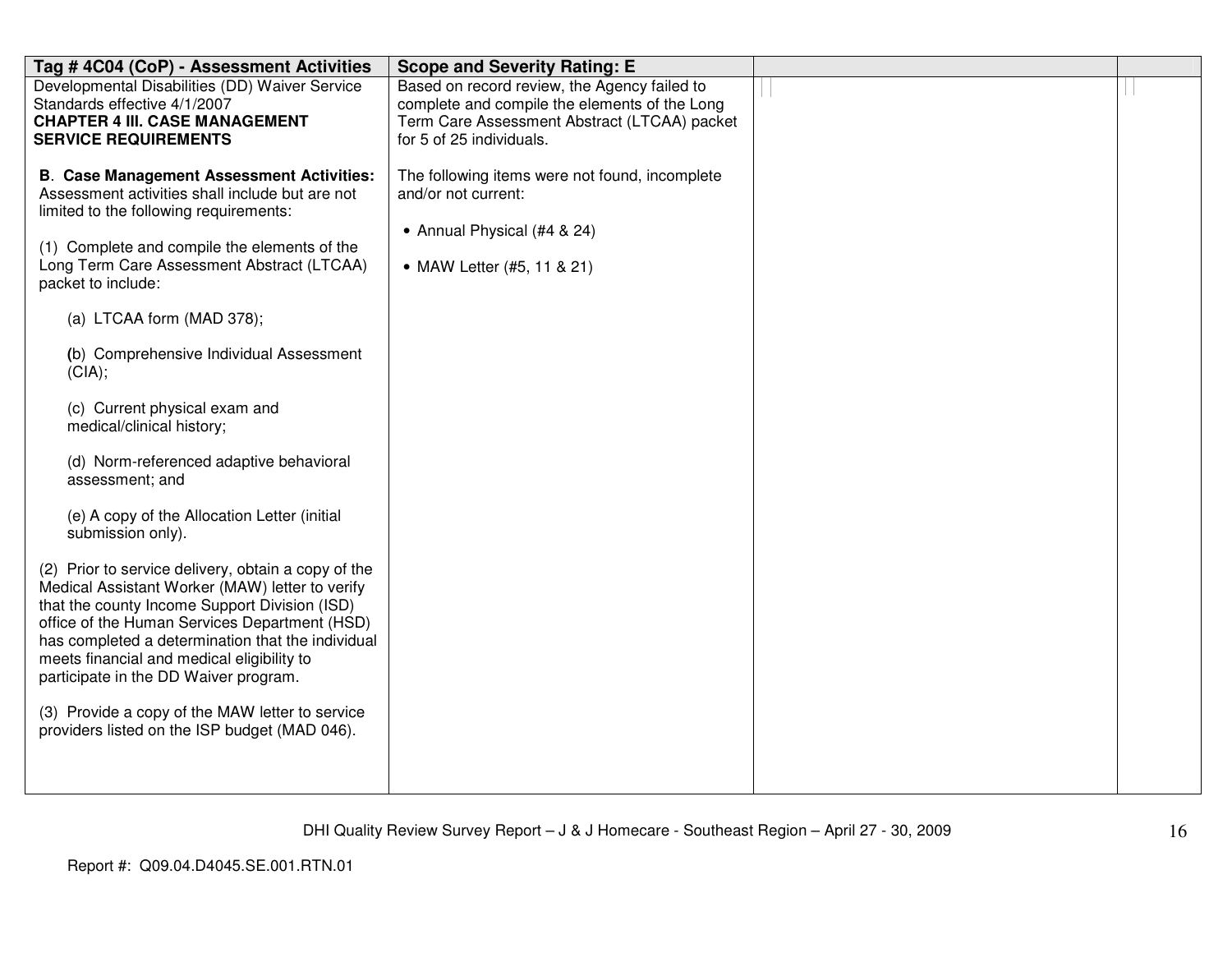| Tag #4C05 (CoP) - Rev. & Approval of the<br><b>LTCAA by NMMUR</b>                                                                                                                                                                                                                                                                                                                                                                                                                                                                                                                                                                                                    | <b>Scope and Severity Rating: D</b>                                                                                                                                                                                                       |  |
|----------------------------------------------------------------------------------------------------------------------------------------------------------------------------------------------------------------------------------------------------------------------------------------------------------------------------------------------------------------------------------------------------------------------------------------------------------------------------------------------------------------------------------------------------------------------------------------------------------------------------------------------------------------------|-------------------------------------------------------------------------------------------------------------------------------------------------------------------------------------------------------------------------------------------|--|
| Developmental Disabilities (DD) Waiver Service<br>Standards effective 4/1/2007<br><b>CHAPTER 4 III. CASE MANAGEMENT</b><br><b>SERVICE REQUIREMENTS</b><br>C. Review and Approval of the LTCAA by the<br><b>New Mexico Medicaid Utilization Review</b><br>(NMMUR) Agent<br>(1) The Case Manager will submit the LTCAA<br>packet to the NMMUR agent for review and<br>approval. If it is an initial allocation, submission<br>shall occur within 60 days from the date the<br>DDSD receives the individual's allocation letter<br>for the DD Waiver. For re-determinations,<br>submission shall occur between 45 days and 30<br>days prior to the ISP expiration date. | Based on record review, the Agency failed to<br>maintain documentation of NMMUR review and<br>approval of LTCAA for 1 of 25 individuals.<br>The following items were not found, incomplete<br>and/or not current:<br>• Level of Care (#9) |  |
| (2) Prior to service delivery, the NMMUR agent<br>shall approve:                                                                                                                                                                                                                                                                                                                                                                                                                                                                                                                                                                                                     |                                                                                                                                                                                                                                           |  |
| (a) All initial LTCAAs;                                                                                                                                                                                                                                                                                                                                                                                                                                                                                                                                                                                                                                              |                                                                                                                                                                                                                                           |  |
| (b) Any LTCAAs that result in a change in the<br>level of care for the individual; and                                                                                                                                                                                                                                                                                                                                                                                                                                                                                                                                                                               |                                                                                                                                                                                                                                           |  |
| (c) Any re-admit LTCAAs to the DD Waiver.                                                                                                                                                                                                                                                                                                                                                                                                                                                                                                                                                                                                                            |                                                                                                                                                                                                                                           |  |
| (3) In addition to initial allocations, the NMMUR<br>agent reviews and approves the LTCAA every<br>three years for individuals on the Waiver.                                                                                                                                                                                                                                                                                                                                                                                                                                                                                                                        |                                                                                                                                                                                                                                           |  |
| (4) The Case Manager shall respond to NMMUR<br>within specified timelines when the LTCAA<br>packet is returned for corrections or additional<br>information.                                                                                                                                                                                                                                                                                                                                                                                                                                                                                                         |                                                                                                                                                                                                                                           |  |
|                                                                                                                                                                                                                                                                                                                                                                                                                                                                                                                                                                                                                                                                      |                                                                                                                                                                                                                                           |  |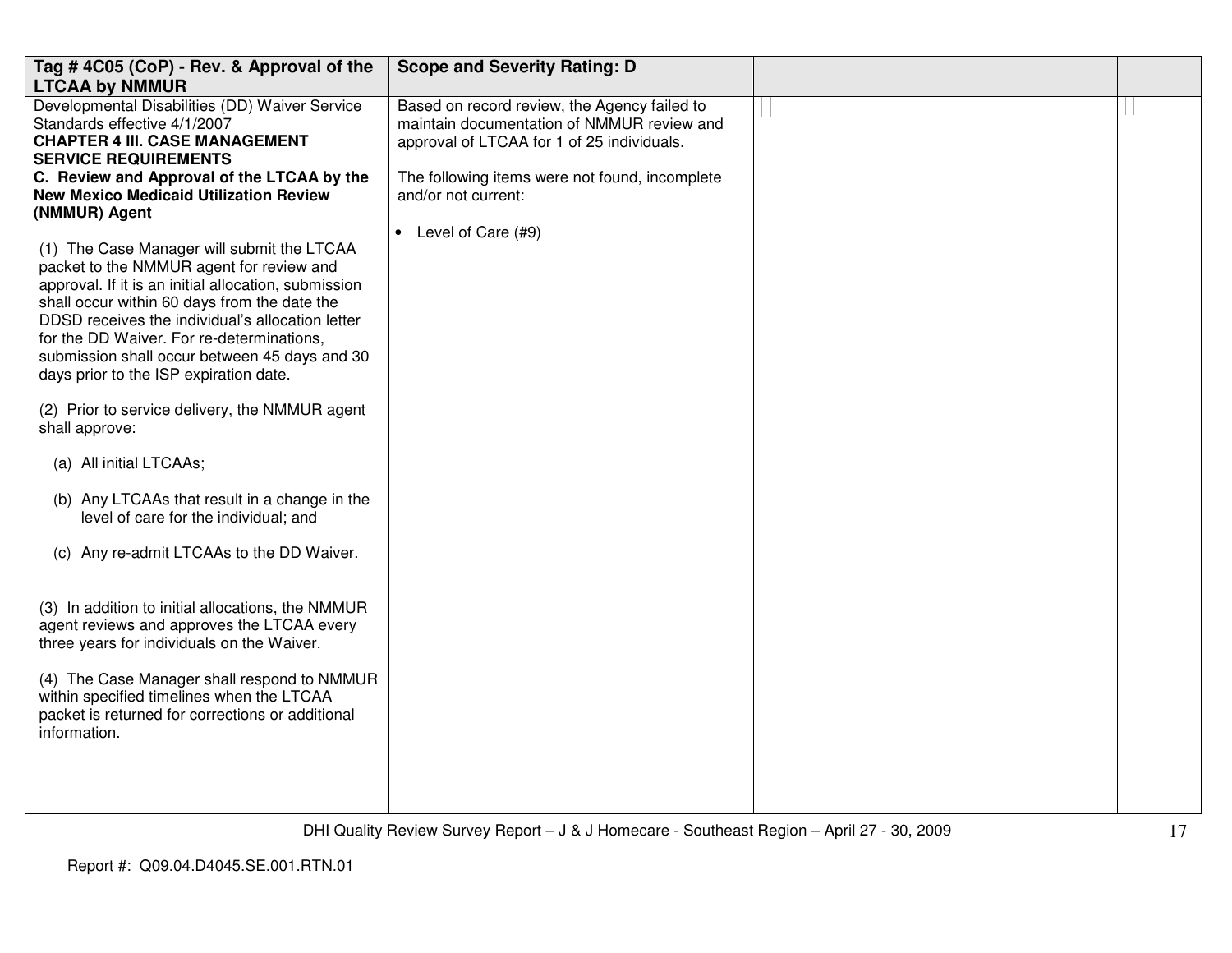| Tag #4C06 (CoP) - Rev. & Apprv. of the<br><b>LTCAA</b>                                                                                                                                                                                                                                                                                                                                                                                                                                                                                                                                                                                                                                                                                                                                                                                                                                                                                                                                                                                                                                                                                                                                                                                                                                                           | <b>Scope and Severity Rating: D</b>                                                                                                                                                                                                                                                                                                                                                                                |  |
|------------------------------------------------------------------------------------------------------------------------------------------------------------------------------------------------------------------------------------------------------------------------------------------------------------------------------------------------------------------------------------------------------------------------------------------------------------------------------------------------------------------------------------------------------------------------------------------------------------------------------------------------------------------------------------------------------------------------------------------------------------------------------------------------------------------------------------------------------------------------------------------------------------------------------------------------------------------------------------------------------------------------------------------------------------------------------------------------------------------------------------------------------------------------------------------------------------------------------------------------------------------------------------------------------------------|--------------------------------------------------------------------------------------------------------------------------------------------------------------------------------------------------------------------------------------------------------------------------------------------------------------------------------------------------------------------------------------------------------------------|--|
| Developmental Disabilities (DD) Waiver Service<br>Standards effective 4/1/2007<br><b>CHAPTER 4 III. CASE MANAGEMENT</b><br><b>SERVICE REQUIREMENTS</b><br>Case Management Review and Approval of the<br><b>LTCAA:</b> Case Management Provider agencies<br>shall ensure that Case Managers conduct a<br>complete and comprehensive LOC review for the<br>intervening two years that the NMMUR is not<br>required to review and approve the LTCAA. The<br>comprehensive LOC shall include:<br>(1) A new LTCAA;<br>(2) A new history and physical;<br>(3) An update to the Client Individual<br>Assessment (CIA); and<br>A review of the norm-referenced adaptive<br>behavioral assessment (current within three<br>years), to determine if it still reflects the<br>individual's functional level. If yes, the assessment<br>shall be filed with the current LOC packet, and if<br>not, it shall be re-administered. During these two<br>years, it is the responsibility of the Case Manager<br>to send a copy of the approved LOC to the<br>appropriate ISD office for the individual's annual<br>reassessment of Medicaid eligibility. Case<br>Management Provider Agencies shall review a<br>sample of LTCAAs at least annually to verify<br>accuracy and appropriateness of the eligibility<br>determination. | Based on record review, the Agency failed to<br>conduct a complete comprehensive Level Of<br>Care, as required for the intervening two years<br>that the NMMUR is not required to review and<br>approve the LTCAA for 2 of 25 individuals<br>The following items were not found, incomplete<br>and/or not current:<br>Client Individual Assessment (#13)<br>$\bullet$<br>Adaptive Behavior Scale (#4)<br>$\bullet$ |  |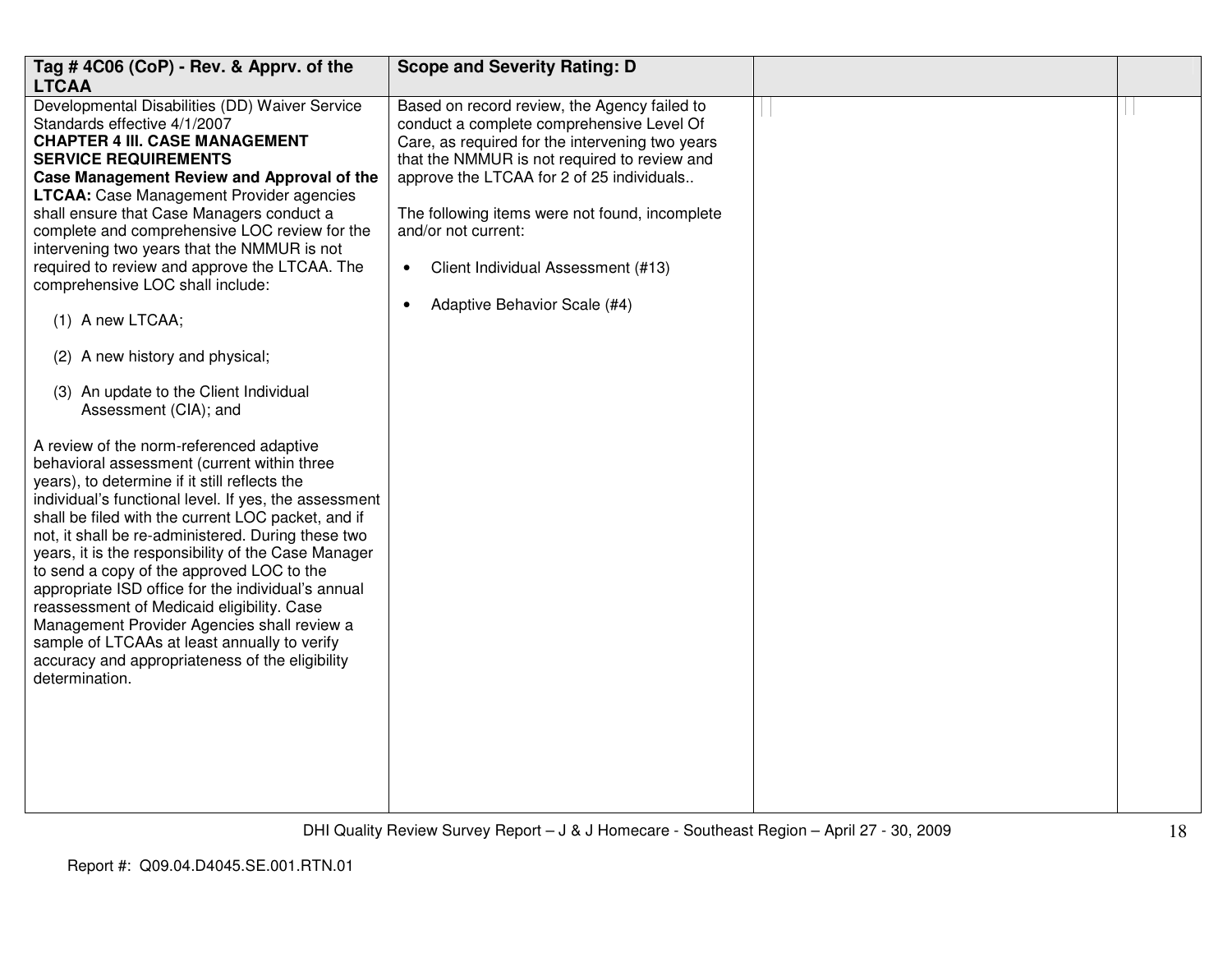| Tag #4C09 - Secondary FOC                                                                                                                                                                                                                                                                                                                                                                                                                                                                                                                                                                                                                                                                                                                                                                                       | <b>Scope and Severity Rating: A</b>                                                                                                                                                                                                                                                                                                                                                       |  |
|-----------------------------------------------------------------------------------------------------------------------------------------------------------------------------------------------------------------------------------------------------------------------------------------------------------------------------------------------------------------------------------------------------------------------------------------------------------------------------------------------------------------------------------------------------------------------------------------------------------------------------------------------------------------------------------------------------------------------------------------------------------------------------------------------------------------|-------------------------------------------------------------------------------------------------------------------------------------------------------------------------------------------------------------------------------------------------------------------------------------------------------------------------------------------------------------------------------------------|--|
| Developmental Disabilities (DD) Waiver Service                                                                                                                                                                                                                                                                                                                                                                                                                                                                                                                                                                                                                                                                                                                                                                  | Based on record review, the Agency failed to                                                                                                                                                                                                                                                                                                                                              |  |
| Standards effective 4/1/2007<br><b>CHAPTER 4 III. CASE MANAGEMENT</b>                                                                                                                                                                                                                                                                                                                                                                                                                                                                                                                                                                                                                                                                                                                                           | maintain documentation of current Secondary<br>Freedom of Choice (FOC) for all service providers                                                                                                                                                                                                                                                                                          |  |
| <b>SERVICE REQUIREMENTS</b>                                                                                                                                                                                                                                                                                                                                                                                                                                                                                                                                                                                                                                                                                                                                                                                     | for 5 of 25 individuals.                                                                                                                                                                                                                                                                                                                                                                  |  |
| G. Secondary Freedom of Choice Process                                                                                                                                                                                                                                                                                                                                                                                                                                                                                                                                                                                                                                                                                                                                                                          |                                                                                                                                                                                                                                                                                                                                                                                           |  |
| (1) The Case Management Provider Agency will<br>ensure that it maintains a current Secondary<br>Freedom of Choice (FOC) form that includes<br>all service providers offering services in that<br>region.<br>(2) The Case Manager will present the<br>Secondary FOC form to the individual or<br>authorized representative for selection of<br>direct service providers.<br>At least annually, at the time rights and<br>(3)<br>responsibilities are reviewed, individuals and<br>guardians served will be reminded that they<br>may change providers at any time, as well as<br>change types of services. At this time, Case<br>Managers shall offer to review the current<br>Secondary FOC list with individuals and<br>guardians served. If they are interested in<br>changing, a new FOC shall be completed. | The following items were not found and/or<br>incomplete:<br>• Secondary Freedom of Choice<br>Community Access (#4)<br>$\circ$<br>Supported Employment (#5)<br>Adult Habilitation (#5 & 10)<br>Supported Living (#10)<br>Goods and Services (#5 & 10)<br>Non-medical Transportation (#5)<br>Occupational Therapy (#4 & 8)<br>Physical Therapy (#8)<br>Speech Therapy (#10 & 21)<br>$\circ$ |  |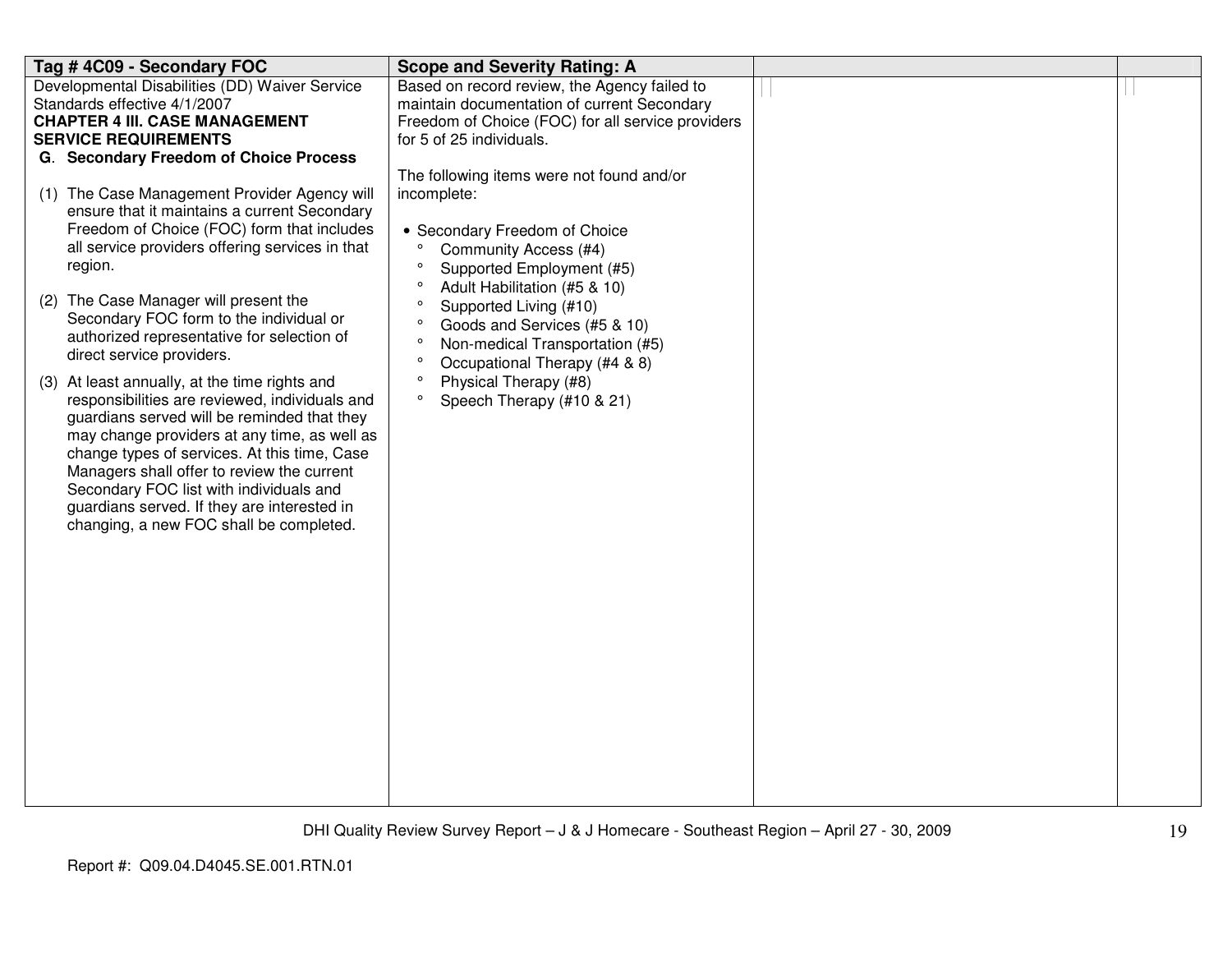| Tag #4C12 (CoP) - Monitoring & Eval. of                                                        | <b>Scope and Severity Rating: D</b>                 |  |
|------------------------------------------------------------------------------------------------|-----------------------------------------------------|--|
| Serv.                                                                                          |                                                     |  |
| Developmental Disabilities (DD) Waiver Service                                                 | Based on record review, the Agency failed to use    |  |
| Standards effective 4/1/2007                                                                   | a formal ongoing monitoring process that provides   |  |
| <b>CHAPTER 4 III. CASE MANAGEMENT</b>                                                          | for the evaluation of quality, effectiveness, and   |  |
| <b>SERVICE REQUIREMENTS</b>                                                                    | appropriateness of services and supports            |  |
| J. Case Manager Monitoring and Evaluation of                                                   | provided to the individual for 1 of 25 individuals. |  |
| <b>Service Delivery</b>                                                                        |                                                     |  |
| (1) The Case Manager shall use a formal ongoing                                                | No evidence of the following was found:             |  |
| monitoring process that provides for the                                                       |                                                     |  |
| evaluation of quality, effectiveness, and                                                      | Individual #21 (Non-Jackson)                        |  |
| appropriateness of services and supports                                                       | • Case Manager Case Notes none found for            |  |
| provided to the individual as specified in the ISP.                                            | 5/2008 & 9/2008                                     |  |
| (2) Monitoring and evaluation activities shall                                                 |                                                     |  |
| include, but not be limited to:                                                                |                                                     |  |
| (a) Face-To-Face Contact: A minimum of twelve                                                  |                                                     |  |
| (12) face-to-face contact visits annually (1 per                                               |                                                     |  |
| month) is required to occur between the Case<br>Manager and the individual served as described |                                                     |  |
| in the ISP; an exception is that children may                                                  |                                                     |  |
| receive a minimum of four visits per year;                                                     |                                                     |  |
| (b) Jackson Class members require two (2) face-                                                |                                                     |  |
| to-face contacts per month, one of which occurs                                                |                                                     |  |
| at a location in which the individual spends the                                               |                                                     |  |
| majority of the day (i.e., place of employment,                                                |                                                     |  |
| habilitation program) and one at the person's                                                  |                                                     |  |
| residence;                                                                                     |                                                     |  |
| (c) For non-Jackson Class members who receive                                                  |                                                     |  |
| Community Living Services, at least every other                                                |                                                     |  |
| month, one of the face-to-face visits shall occur in                                           |                                                     |  |
| the individual's residence;                                                                    |                                                     |  |
| (d) For adults who are not Jackson Class                                                       |                                                     |  |
| members and who do not receive Community                                                       |                                                     |  |
| Living Services, at least one face-to-face visit per                                           |                                                     |  |
| quarter shall be in his or her home;                                                           |                                                     |  |
| (e) If concerns regarding the health or safety of                                              |                                                     |  |
| the individual are documented during monitoring                                                |                                                     |  |
| or assessment activities, the Case Manager shall                                               |                                                     |  |
| immediately notify appropriate supervisory                                                     |                                                     |  |
| personnel within the Provider Agency and                                                       |                                                     |  |
| document the concern. If the reported concerns                                                 |                                                     |  |
| are not remedied by the Provider Agency within a                                               |                                                     |  |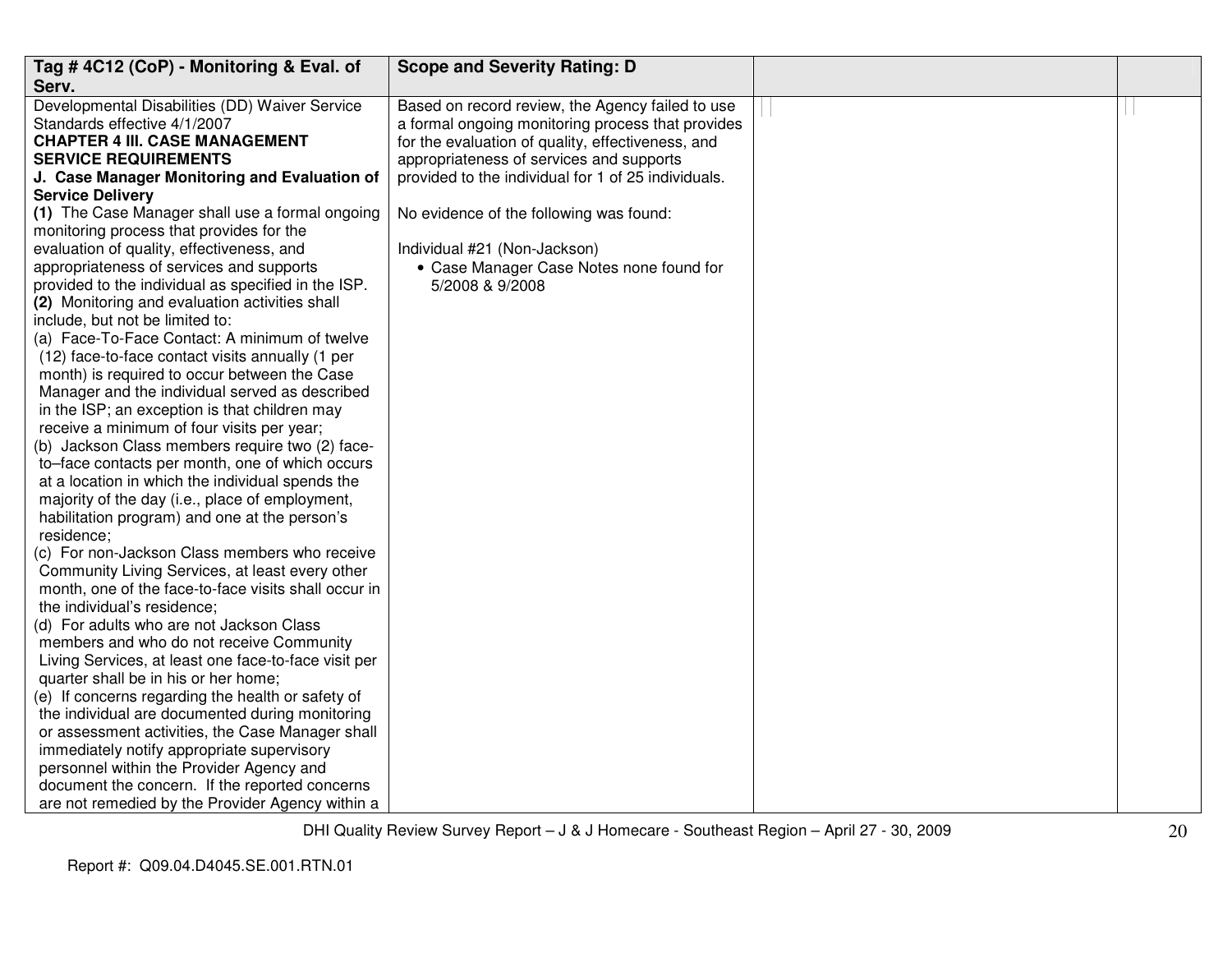reasonable, mutually agreed period of time, the concern shall be reported in writing to the respective DDSD Regional Office and/or the Division of Health Improvement (DHI) as appropriate to the nature of the concern. Unless the nature of the concern is urgent, no more than fifteen (15) working days shall be allowed for remediation or development of an acceptable plan of remediation. This does not preclude the Case Managers' obligation to report abuse, neglect or exploitation as required by New Mexico Statute. (f) Service monitoring for children: When a parentchooses fewer than twelve (12) annual units of case management, the Case Manager will inform the parent of the parent's responsibility for the monitoring and evaluation activities during the months he or she does not receive case management services, (g) It is appropriate to conduct face-to-face visits with the individual both during the time the individual is receiving a service and during times the individual is not receiving a service. The preferences of the individual shall be taken into consideration when scheduling a visit. Visits may be scheduled in advance or be unannounced visits depending on the nature of the need in

 monitoring service delivery for the individual. (h) Communication with IDT members: Case Managers shall facilitate and maintain communication with the individual or his or her representative, other IDT members, providers and other relevant parties to ensure the individual receives maximum benefit of his or her services. Case Managers need to ensure that any needed adjustments to the service plan are made, where indicated. Concerns identified through communication with teams that are not remedied within a reasonable period of time shall be reported in writing to the respective regional office and/or the Division of Health Improvements, as appropriate to the concerns.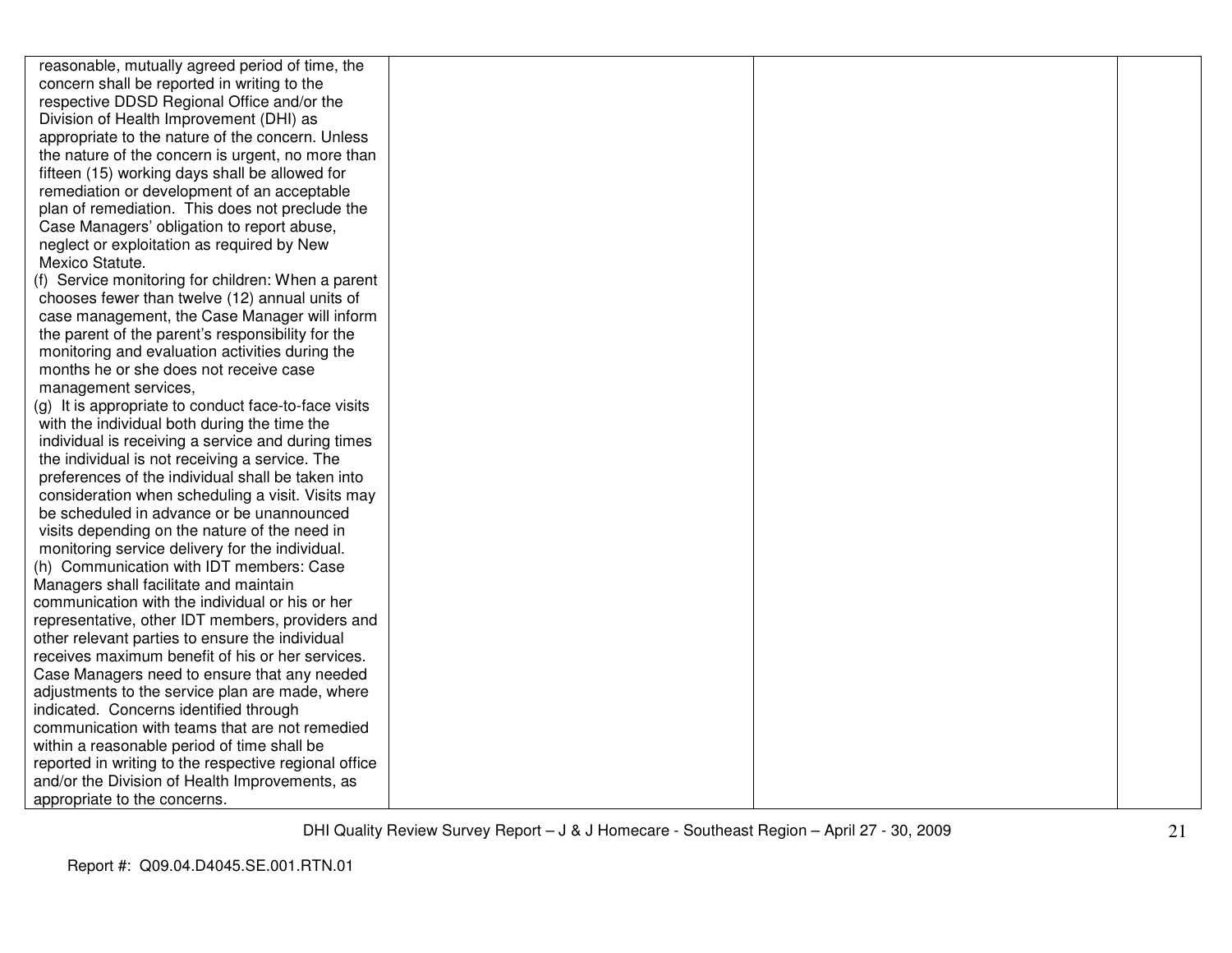| Tag #4C15 - QA Requirements - Code of                                                          | <b>Scope and Severity Rating: A</b>                                   |  |
|------------------------------------------------------------------------------------------------|-----------------------------------------------------------------------|--|
| <b>Ethics</b>                                                                                  |                                                                       |  |
| Developmental Disabilities (DD) Waiver Service                                                 | Based on record review, the Agency failed to                          |  |
| Standards effective 4/1/2007                                                                   | provide documentation that the individual and/or                      |  |
| <b>CHAPTER 4 IV. CASE MANAGEMENT</b>                                                           | guardian was provided the Case Management                             |  |
| PROVIDER AGENCY REQUIREMENTS                                                                   | Code of Ethics for 2 of 25 individuals.                               |  |
| C. Quality Assurance Requirements: Case<br>Management Provider Agencies will use an            |                                                                       |  |
| Internal Quality Assurance and Improvement Plan                                                | The following items were not found, incomplete<br>and/or not current: |  |
| that must be submitted to and reviewed by the                                                  |                                                                       |  |
| Statewide Case Management Coordinator, that                                                    | • Case Manager Code of Ethics (#17 & 21)                              |  |
| shall include but is not limited to the following:                                             |                                                                       |  |
| Case Management Provider Agencies are to:<br>(1)                                               |                                                                       |  |
| Use a formal ongoing monitoring protocol<br>(a)                                                |                                                                       |  |
| that provides for the evaluation of quality,                                                   |                                                                       |  |
| effectiveness and continued need for                                                           |                                                                       |  |
| services and supports provided to the                                                          |                                                                       |  |
| individual. This protocol shall be written and                                                 |                                                                       |  |
| its implementation documented.                                                                 |                                                                       |  |
| Assure that reports and ISPs meet required<br>(b)                                              |                                                                       |  |
| timelines and include required content.                                                        |                                                                       |  |
|                                                                                                |                                                                       |  |
| Conduct a quarterly review of progress<br>(c)<br>reports from service providers to verify that |                                                                       |  |
| the individual's desired outcomes and action                                                   |                                                                       |  |
| plans remain appropriate and realistic.                                                        |                                                                       |  |
|                                                                                                |                                                                       |  |
| (i) If the service providers' quarterly reports are                                            |                                                                       |  |
| not received by the Case Management                                                            |                                                                       |  |
| Provider Agency within fourteen (14) days                                                      |                                                                       |  |
| following the end of the quarter, the Case                                                     |                                                                       |  |
| Management Provider Agency is to contact                                                       |                                                                       |  |
| the service provider in writing requesting the<br>report within one week from that date.       |                                                                       |  |
|                                                                                                |                                                                       |  |
| (ii) If the quarterly report is not received within                                            |                                                                       |  |
| one week of the written request, the Case                                                      |                                                                       |  |
| Management Provider Agency is to contact                                                       |                                                                       |  |
| the respective DDSD Regional Office in                                                         |                                                                       |  |
| writing within one business day for                                                            |                                                                       |  |
| assistance in obtaining required reports.                                                      |                                                                       |  |
| Assure at least quarterly that Crisis<br>(d)                                                   |                                                                       |  |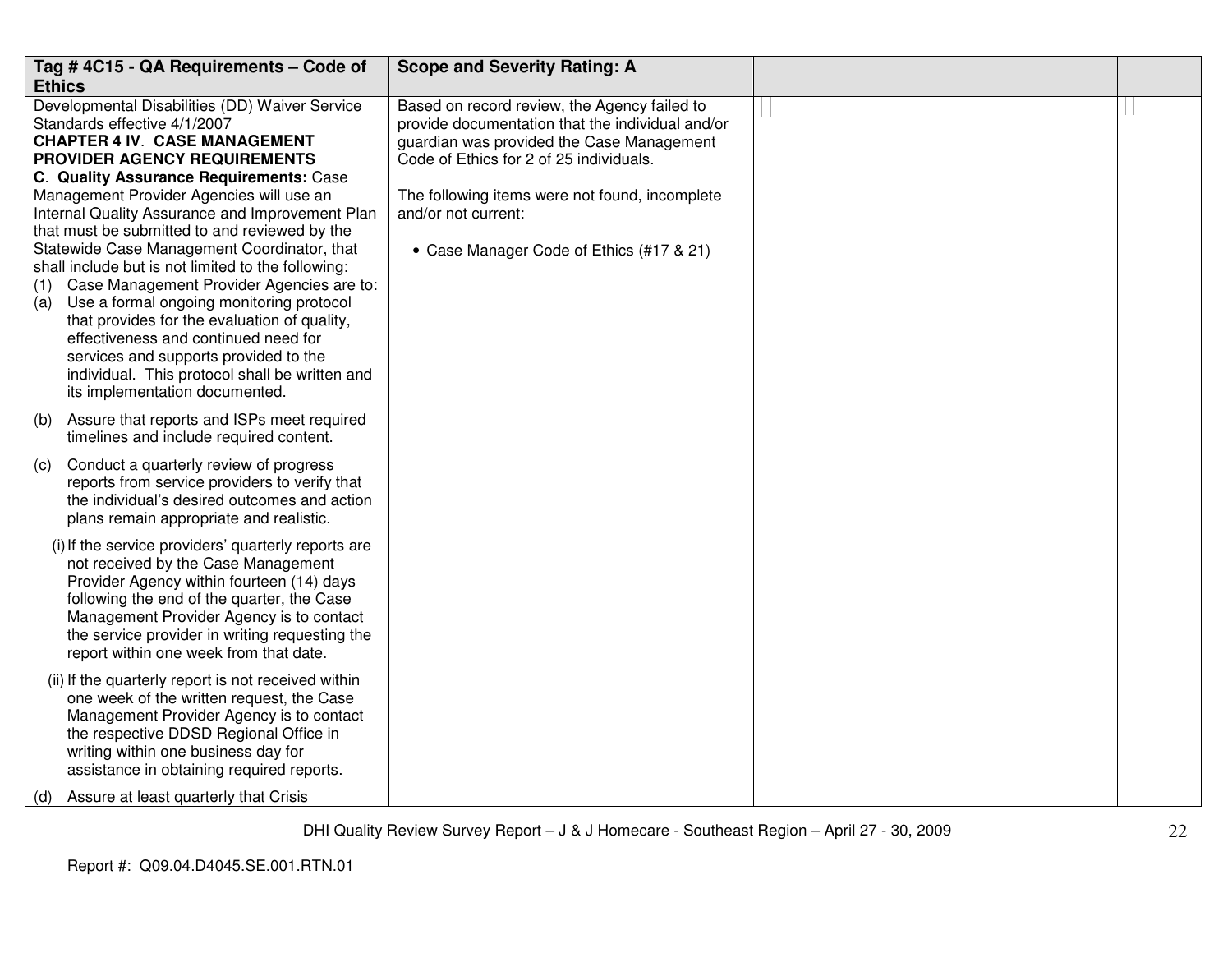|     | Prevention/Intervention Plans are in place in<br>the residence and at the Provider Agency of<br>the Day Services for all individuals who have<br>chronic medical condition(s) with potential for<br>life threatening complications and/or who<br>have behavioral challenge(s) that pose a<br>potential for harm to themselves or others.                                                                                                                                                                                                           |  |  |
|-----|----------------------------------------------------------------------------------------------------------------------------------------------------------------------------------------------------------------------------------------------------------------------------------------------------------------------------------------------------------------------------------------------------------------------------------------------------------------------------------------------------------------------------------------------------|--|--|
| (e) | Assure at least quarterly that a current Health<br>Care Plan (HCP) is in place in the residence<br>and day service site for individuals who<br>receive Community Living or Day Services<br>and who have a HAT score of 4, 5, or 6.<br>During face-to-face visits and review of<br>quarterly reports, the Case Manager is<br>required to verify that the Health Care Plan is<br>being implemented.                                                                                                                                                  |  |  |
| (f) | Assure that Community Living Services are<br>delivered in accordance with standards,<br>including responsibility of the IDT Members<br>to plan for at least 30 hours per week of<br>planned activities outside the residence. If<br>this is not possible due to the needs of the<br>individual, a goal shall be developed that<br>focuses on appropriate levels of community<br>integration. These activities do not need to<br>be limited to paid supports but may include<br>independent or leisure activities appropriate<br>to the individual. |  |  |
| (g) | Perform annual satisfaction surveys with<br>individuals regarding case management<br>services. A copy of the summary is due each<br>December 10 <sup>th</sup> to the respective DDSD<br>Regional Office, along with a description of<br>actions taken to address suggestions and<br>problems identified in the survey.                                                                                                                                                                                                                             |  |  |
| (h) | Maintain regular communication with all<br>providers delivering services and products to<br>the individual.                                                                                                                                                                                                                                                                                                                                                                                                                                        |  |  |
| (i) | Establish and implement a written grievance                                                                                                                                                                                                                                                                                                                                                                                                                                                                                                        |  |  |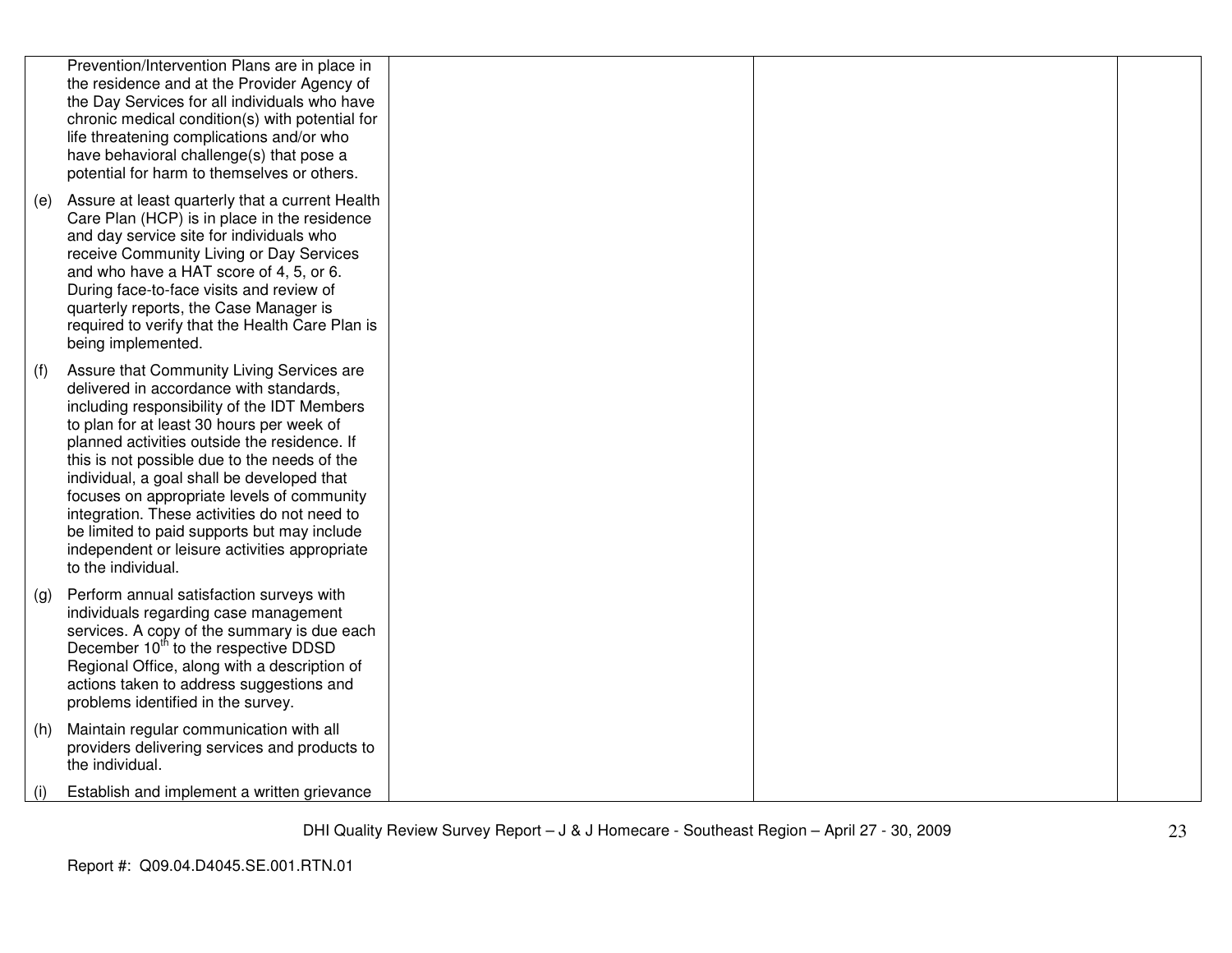| procedure.                                                                                                                                                                                                                                                                                                                                                                                                                                                                                                                                                                                                      |  |  |
|-----------------------------------------------------------------------------------------------------------------------------------------------------------------------------------------------------------------------------------------------------------------------------------------------------------------------------------------------------------------------------------------------------------------------------------------------------------------------------------------------------------------------------------------------------------------------------------------------------------------|--|--|
| (i)<br>Notify appropriate supervisory personnel<br>within the Provider Agency if concerns are<br>noted during monitoring or assessment<br>activities related to any of the above<br>requirements. If such concerns are not<br>remedied by the Provider Agency within a<br>reasonable mutually agreed period of time,<br>the concern shall be reported in writing to the<br>respective DDSD Regional Office and/or DHI<br>as appropriate to the nature of the concern.<br>This does not preclude Case Managers'<br>obligations to report abuse, neglect or<br>exploitation as required by New Mexico<br>Statute. |  |  |
| Utilize and submit the "Request for DDSD<br>(k)<br>Regional Office Intervention" form as<br>needed, such as when providers are not<br>responsive in addressing a quality assurance<br>concern. The Case Management Provider<br>Agency is required to keep a copy in the<br>individual's file.                                                                                                                                                                                                                                                                                                                   |  |  |
| (2) Case Managers and Case Management<br>Provider Agencies are required to promote and<br>comply with the Case Management Code of<br>Ethics:                                                                                                                                                                                                                                                                                                                                                                                                                                                                    |  |  |
| Case Managers shall provide the<br>(a)<br>individual/guardian with a copy of the Code<br>of Ethics when Addendum A is signed.                                                                                                                                                                                                                                                                                                                                                                                                                                                                                   |  |  |
| (b) Complaints against a Case Manager for<br>violation of the Code of Ethics brought to the<br>attention of DDSD will be sent to the Case<br>Manager's supervisor who is required to<br>respond within 10 working days to DDSD<br>with detailed actions taken. DDSD reserves<br>the right to forward such complaints to the<br>IRC.                                                                                                                                                                                                                                                                             |  |  |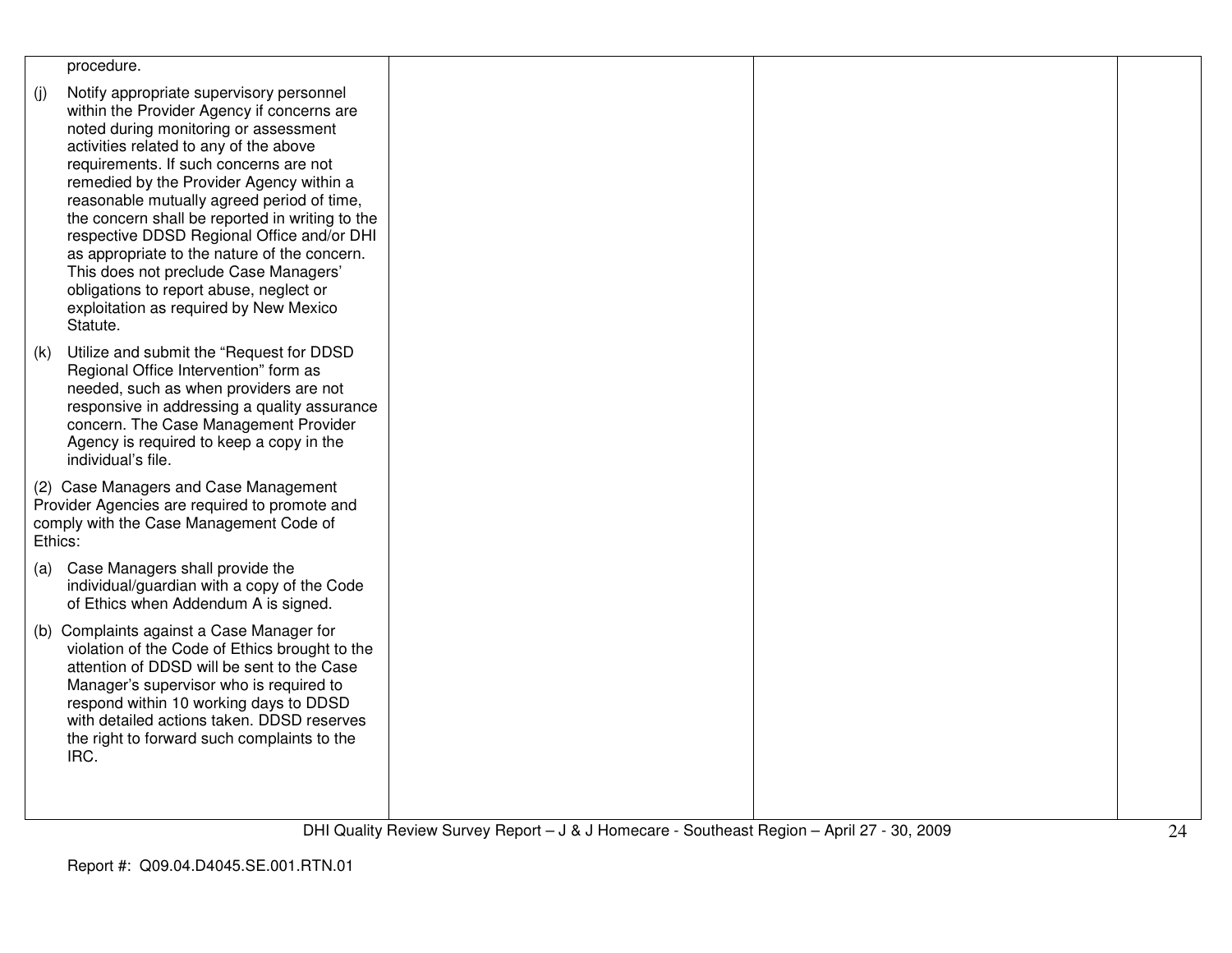| Tag #4C16 (CoP) - Req. for Reports &                                                         | <b>Scope and Severity Rating: E</b>                 |  |
|----------------------------------------------------------------------------------------------|-----------------------------------------------------|--|
| <b>Distribution of Doc.</b>                                                                  |                                                     |  |
| Developmental Disabilities (DD) Waiver Service                                               | Based on record review, the Agency failed to        |  |
| Standards effective 4/1/2007                                                                 | ensure that reports and ISPs meet required          |  |
| <b>CHAPTER 4 IV. CASE MANAGEMENT</b>                                                         | timelines and include the required contents for 12  |  |
| PROVIDER AGENCY REQUIREMENTS                                                                 | of 25 individuals.                                  |  |
| D. Case Manager Requirements for Reports                                                     |                                                     |  |
| and Distribution of Documents                                                                | Evidence of the following quarterly/bi-annual       |  |
|                                                                                              | reports were not found:                             |  |
| (1) Case Managers will provide reports and data                                              |                                                     |  |
| as specified/requested by DDSD within the                                                    | • Community Living (Supported Living)               |  |
| required time frames.                                                                        | <b>Quarterly Reports</b>                            |  |
| (2) Case Managers shall provide copies of the                                                | $\degree$ Individual #21 - None found for 4/2008 -  |  |
| ISP to the Provider Agencies listed in the                                                   | 3/2009.                                             |  |
| budget, and the individual and guardian (if                                                  | • Community Inclusion (Adult Habilitation)          |  |
| applicable) within 14 days of ISP approval;                                                  | <b>Quarterly Reports</b>                            |  |
| (3) Case Managers shall provide copies of the                                                | $^{\circ}$ Individual #2 - None found for 7/2008 -  |  |
| ISP to the respective DDSD Regional Offices                                                  | 3/2009.                                             |  |
| within 14 days of ISP approval.                                                              | ° Individual #18 - None found for 4/2008 -          |  |
| (4) Copies of the ISP given to providers, the                                                | 3/2009.                                             |  |
| individual and guardians shall include any related                                           | $^{\circ}$ Individual #21 - None found for 4/2008 - |  |
| ISP minutes, provider strategies, individual                                                 | 3/2009.                                             |  |
| specific training required, client rights and                                                |                                                     |  |
| responsibilities, and revisions, if applicable.<br>(5) At times, recommendations for further | • Community Inclusion (Community Access)            |  |
|                                                                                              | <b>Quarterly Reports</b>                            |  |
| evaluations, screenings, diagnostics and/or<br>treatments may be made to the IDT Members by  | $\degree$ Individual #4 - None found for 9/2008 -   |  |
| various healthcare staff, consultants, various audit                                         | 12/2008.                                            |  |
| tools, the Supports and Assessments for Feeding                                              | $^{\circ}$ Individual #5 - None found for 4/2008 -  |  |
| and Eating (SAFE) Clinic, Transdisciplinary                                                  | 3/2009.                                             |  |
| Evaluation and Support Clinic (TEASC) or other                                               | $^{\circ}$ Individual #17 - None found for 4/2008 - |  |
| experts:                                                                                     | 3/2009.                                             |  |
| (a) The IDT Members shall discuss these                                                      | $^{\circ}$ Individual #21 - None found for 4/2008 - |  |
| recommendations and a determination made                                                     | 3/2009.                                             |  |
| if the IDT Members agree with the                                                            |                                                     |  |
| recommendations.                                                                             | • Community Inclusion (Supported                    |  |
| (b) If the IDT Members concur with the                                                       | <b>Employment) Quarterly Reports</b>                |  |
| recommendation, the ISP is required to be                                                    | $\degree$ Individual #2 - None found for 7/2008 -   |  |
| revised and follow-up shall be completed and                                                 | 3/2009.                                             |  |
| documented in progress reports and, if                                                       | $\degree$ Individual #18 - None found for 7/2008 -  |  |
| applicable, in a revision to relevant therapy                                                | 3/2009.                                             |  |
| plans.                                                                                       | $\degree$ Individual #21 - None found for 3/2008 -  |  |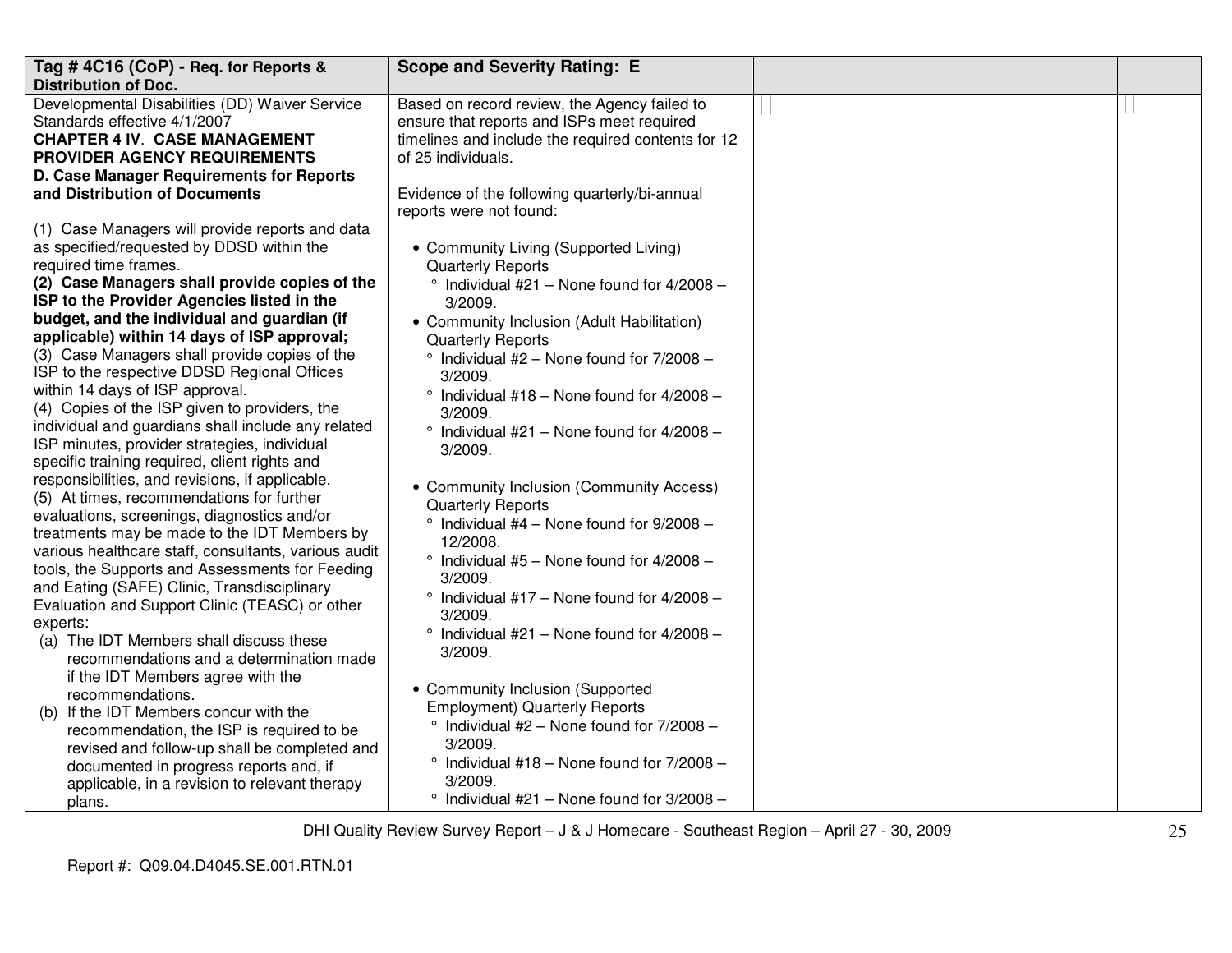| (c) If the IDT Members, in their professional     | 3/2009.                                              |  |
|---------------------------------------------------|------------------------------------------------------|--|
| judgment, do not agree with the                   |                                                      |  |
| recommendation, the reasons for this shall        | • Behavior Consultation Quarterly Reports            |  |
| be clearly documented in the Decision             | $\degree$ Individual #17 - None found for 4/2008 -   |  |
| Justification document and filed by the Case      | 3/2009.                                              |  |
| Manager with the healthcare provider or           | $\degree$ Individual #19 - None found for 2/2008 -   |  |
| consultant report/document in which the           | 4/2008 and $8/2008 - 10/2008$ .                      |  |
| recommendation was made.                          |                                                      |  |
| (d) A copy of the Decision Justification document | $\degree$ Individual #20 - None found for 4/2008 -   |  |
| shall also is given to the residential provider   | 3/2009.                                              |  |
| (if any) and the guardian.                        | $^{\circ}$ Individual #21 - None found for 5/2008 -  |  |
| (6) The individual's name and the date are        | 1/2009.                                              |  |
| required to be included on all pages of           | $\degree$ Individual #23 - None found for 4/2008 -   |  |
| documents. All documents shall also include the   | 12/2008.                                             |  |
| signature of the author on the last page.         |                                                      |  |
|                                                   | • Speech/Language Therapy Bi-Annual Reports          |  |
|                                                   | $\degree$ Individual #3 - None found for 2/2008 -    |  |
|                                                   | 8/2008.                                              |  |
|                                                   | $\degree$ Individual #15 - None found for 4/2008 -   |  |
|                                                   | 3/2009.                                              |  |
|                                                   |                                                      |  |
|                                                   | • Occupational Therapy Bi-Annual Reports             |  |
|                                                   | $\degree$ Individual #15 - None found for 3/2008 -   |  |
|                                                   | 3/2009.                                              |  |
|                                                   |                                                      |  |
|                                                   | • Nursing Quarterly Review of Healthcare Plans       |  |
|                                                   | $^{\circ}$ Individual #21 - None found for 10/2008 - |  |
|                                                   | 1/2009.                                              |  |
|                                                   | $^{\circ}$ Individual #24 - None found for 4/2008 -  |  |
|                                                   | 3/2009.                                              |  |
|                                                   |                                                      |  |
|                                                   |                                                      |  |
|                                                   |                                                      |  |
|                                                   |                                                      |  |
|                                                   |                                                      |  |
|                                                   |                                                      |  |
|                                                   |                                                      |  |
|                                                   |                                                      |  |
|                                                   |                                                      |  |
|                                                   |                                                      |  |
|                                                   |                                                      |  |
|                                                   |                                                      |  |
|                                                   |                                                      |  |